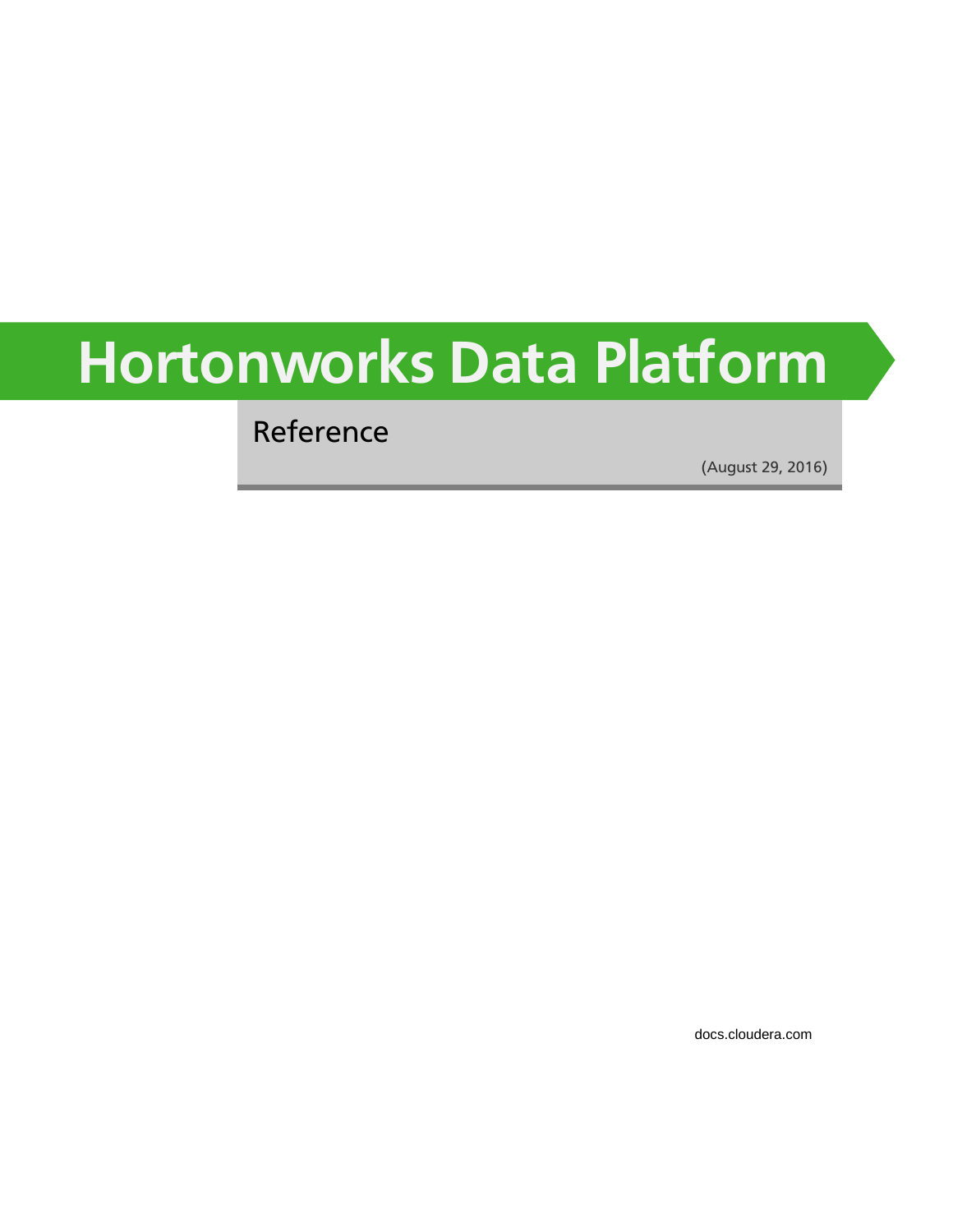#### **Hortonworks Data Platform: Reference**

Copyright © 2012-2016 Hortonworks, Inc. Some rights reserved.

The Hortonworks Data Platform, powered by Apache Hadoop, is a massively scalable and 100% open source platform for storing, processing and analyzing large volumes of data. It is designed to deal with data from many sources and formats in a very quick, easy and cost-effective manner. The Hortonworks Data Platform consists of the essential set of Apache Hadoop projects including MapReduce, Hadoop Distributed File System (HDFS), HCatalog, Pig, Hive, HBase, ZooKeeper and Ambari. Hortonworks is the major contributor of code and patches to many of these projects. These projects have been integrated and tested as part of the Hortonworks Data Platform release process and installation and configuration tools have also been included.

Unlike other providers of platforms built using Apache Hadoop, Hortonworks contributes 100% of our code back to the Apache Software Foundation. The Hortonworks Data Platform is Apache-licensed and completely open source. We sell only expert technical support, [training](https://hortonworks.com/training/) and partner-enablement services. All of our technology is, and will remain, free and open source.

Please visit the [Hortonworks Data Platform](https://hortonworks.com/products/hdp/) page for more information on Hortonworks technology. For more information on Hortonworks services, please visit either the [Support](https://hortonworks.com/services/) or [Training](https://hortonworks.com/training/) page. Feel free to [contact us](https://hortonworks.com/contact-us/) directly to discuss your specific needs.



Except where otherwise noted, this document is licensed under **[Creative Commons Attribution ShareAlike 4.0 License](http://creativecommons.org/licenses/by-sa/4.0/legalcode)**. <http://creativecommons.org/licenses/by-sa/4.0/legalcode>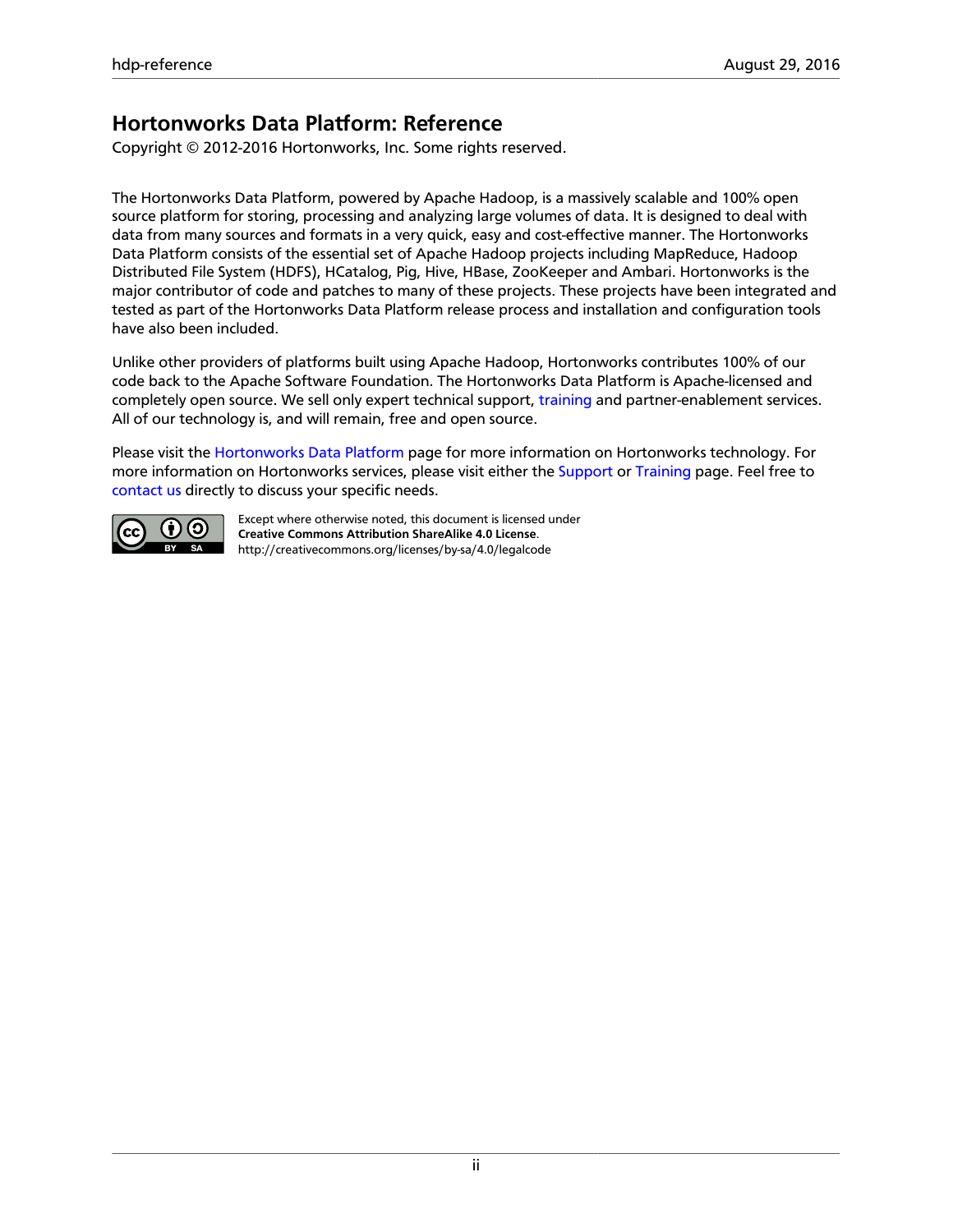### **Table of Contents**

| 3.6.2. Option II - Mirror server has temporary or continuous access to the |  |
|----------------------------------------------------------------------------|--|
|                                                                            |  |
|                                                                            |  |
|                                                                            |  |
|                                                                            |  |
|                                                                            |  |
|                                                                            |  |
|                                                                            |  |
|                                                                            |  |
|                                                                            |  |
|                                                                            |  |
|                                                                            |  |
|                                                                            |  |
|                                                                            |  |
|                                                                            |  |
|                                                                            |  |
|                                                                            |  |
|                                                                            |  |
|                                                                            |  |
|                                                                            |  |
|                                                                            |  |
|                                                                            |  |
|                                                                            |  |
|                                                                            |  |
|                                                                            |  |
|                                                                            |  |
|                                                                            |  |
|                                                                            |  |
|                                                                            |  |
|                                                                            |  |
|                                                                            |  |
|                                                                            |  |
|                                                                            |  |
|                                                                            |  |
|                                                                            |  |
|                                                                            |  |
| 5. Supported Database Matrix for the Hortonworks Data Platform  35         |  |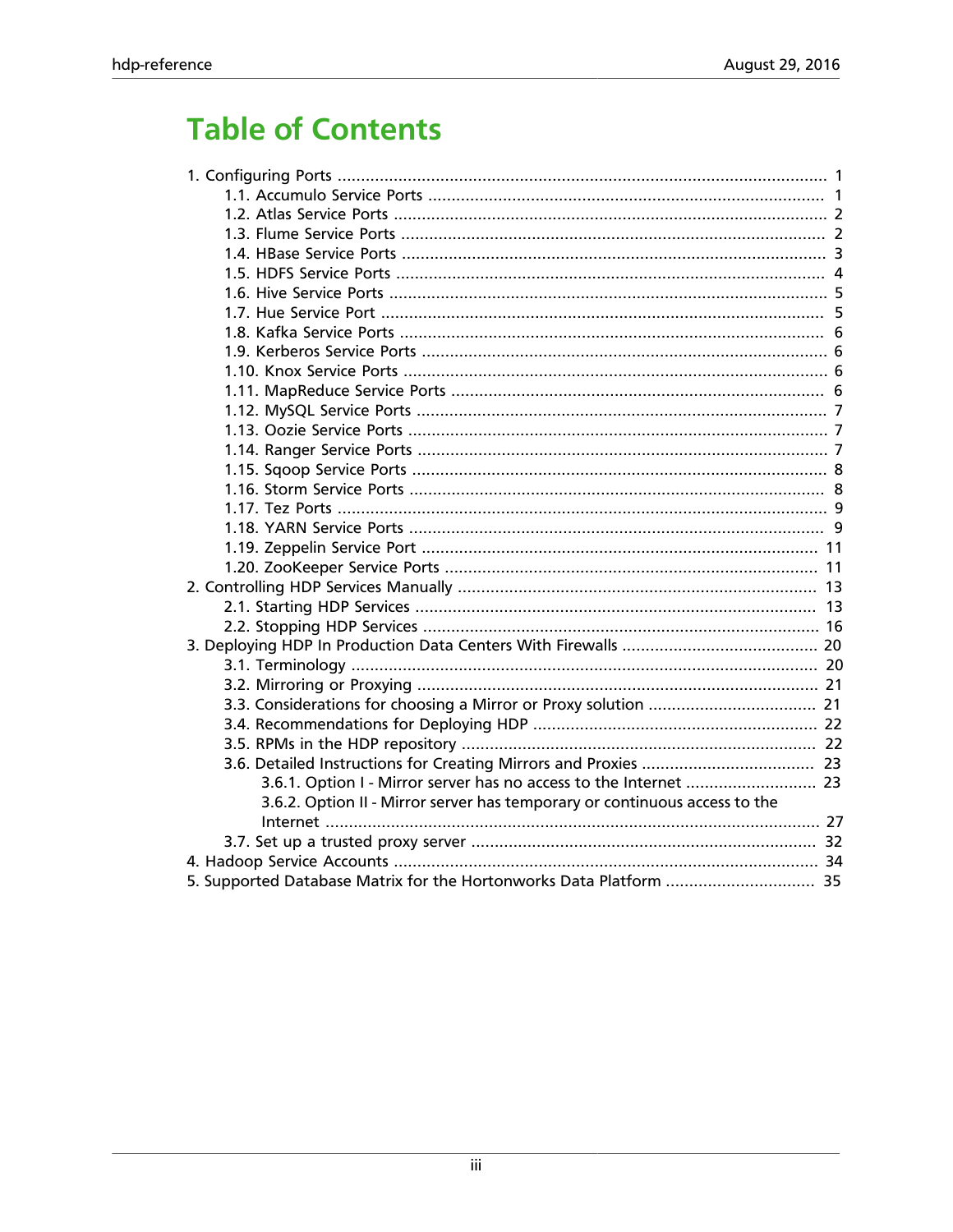### **List of Tables**

| 30 |
|----|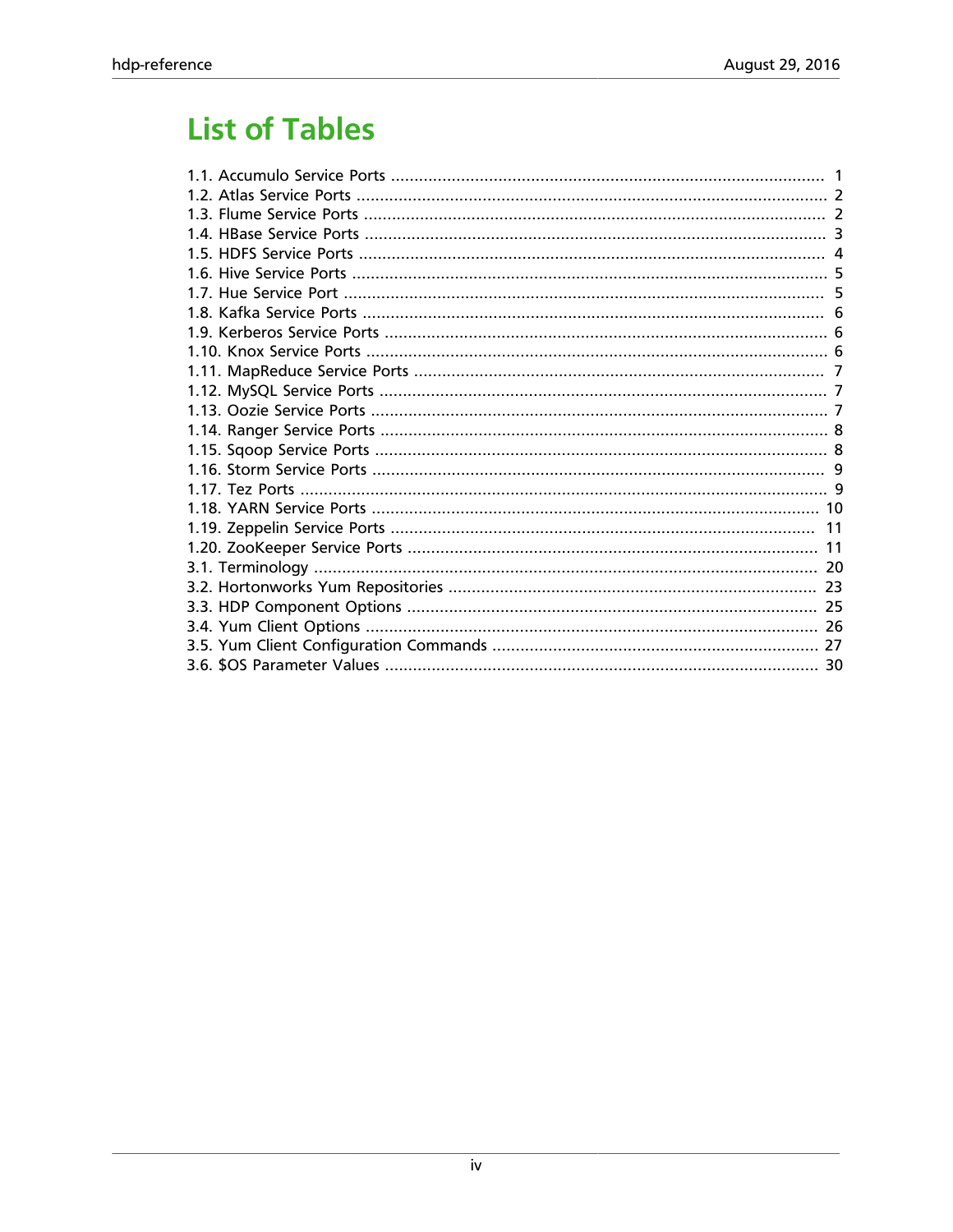# <span id="page-4-0"></span>**1. Configuring Ports**

Tables in this section specify which ports must be opened for an ecosystem component or service to communicate with other components and services.

Make sure the appropriate ports are open before you install HDP.

### <span id="page-4-1"></span>**1.1. Accumulo Service Ports**

The following table lists the default ports used by the various Accumulo services. (**Note:** Neither of these services are used in a standard HDP installation.)

| <b>Service</b>                                | <b>Servers</b>                                          | <b>Default</b><br><b>Ports</b><br><b>Used</b> | Protocol | <b>Description</b>                                                                        | <b>Need</b><br>End<br><b>User</b><br>Access? | <b>Configuration Parameters</b>                             |  |
|-----------------------------------------------|---------------------------------------------------------|-----------------------------------------------|----------|-------------------------------------------------------------------------------------------|----------------------------------------------|-------------------------------------------------------------|--|
| Master                                        | Master nodes<br>(Active master<br>and any<br>standby)   | 9999                                          |          | The Master<br>thrift server                                                               | Yes<br>(client<br>API<br>needs)              | master.port.client in<br>accumulo-site.xml                  |  |
| TabletServer                                  | Slave nodes                                             | 9997                                          |          | The<br><b>TabletServer</b><br>thrift server                                               | Yes<br>(client<br>API<br>needs)              | tserver.port.client in<br>accumulo-site.xml                 |  |
| Garbage<br>Collector                          | GC nodes<br>(Active GC and<br>any standby)              | 50091                                         |          | The<br>GarbageCollector<br>thrift server                                                  | <b>No</b>                                    | gc.port.client in accumulo-<br>site.xml                     |  |
| Monitor                                       | Monitor<br>nodes (Active<br>Monitor and<br>any standby) | 50095                                         | HTTP(S)  | Metrics/<br>Monitoring of<br>an Accumulo<br>instance                                      | Yes                                          | monitor.port.client in<br>accumulo-site.xml                 |  |
| Monitor log<br>aggregation                    | Monitor<br>nodes (Active<br>Monitor and<br>any standby) | 4560                                          |          | Log4j socket<br>which accepts<br>logs forwarded<br>from other<br>Accumulo<br>services     | <b>No</b>                                    | monitor.port.log4jin<br>accumulo-site.xml                   |  |
| Tracer                                        | <b>Tracer nodes</b>                                     | 12234                                         |          | The Tracer thrift<br>server                                                               | Yes (if                                      | trace.port.client in accumulo-<br>enabled) site.xml         |  |
| <b>Thrift Proxy</b><br>(optional)             | Proxy nodes                                             | 42424                                         |          | The Thrift Proxy<br>server                                                                | Yes (if<br>enabled)                          | port in proxy. properties                                   |  |
| <b>TabletServer</b><br>Replication<br>Service | Slave nodes                                             | 10002                                         |          | TabletServer<br>Thrift service<br>supporting<br>multi-instance<br>Accumulo<br>replication | No                                           | replication.receipt.service.port<br>in accumulo-site.xml    |  |
| Master<br>Replication<br>Service              | Master nodes<br>(Active master<br>and any<br>standby)   | 10001                                         |          | Master<br>Thrift service<br>supporting<br>multi-instance<br>Accumulo<br>replication       | No                                           | master.replication.coordinator.port<br>in accumulo-site.xml |  |

#### <span id="page-4-2"></span>**Table 1.1. Accumulo Service Ports**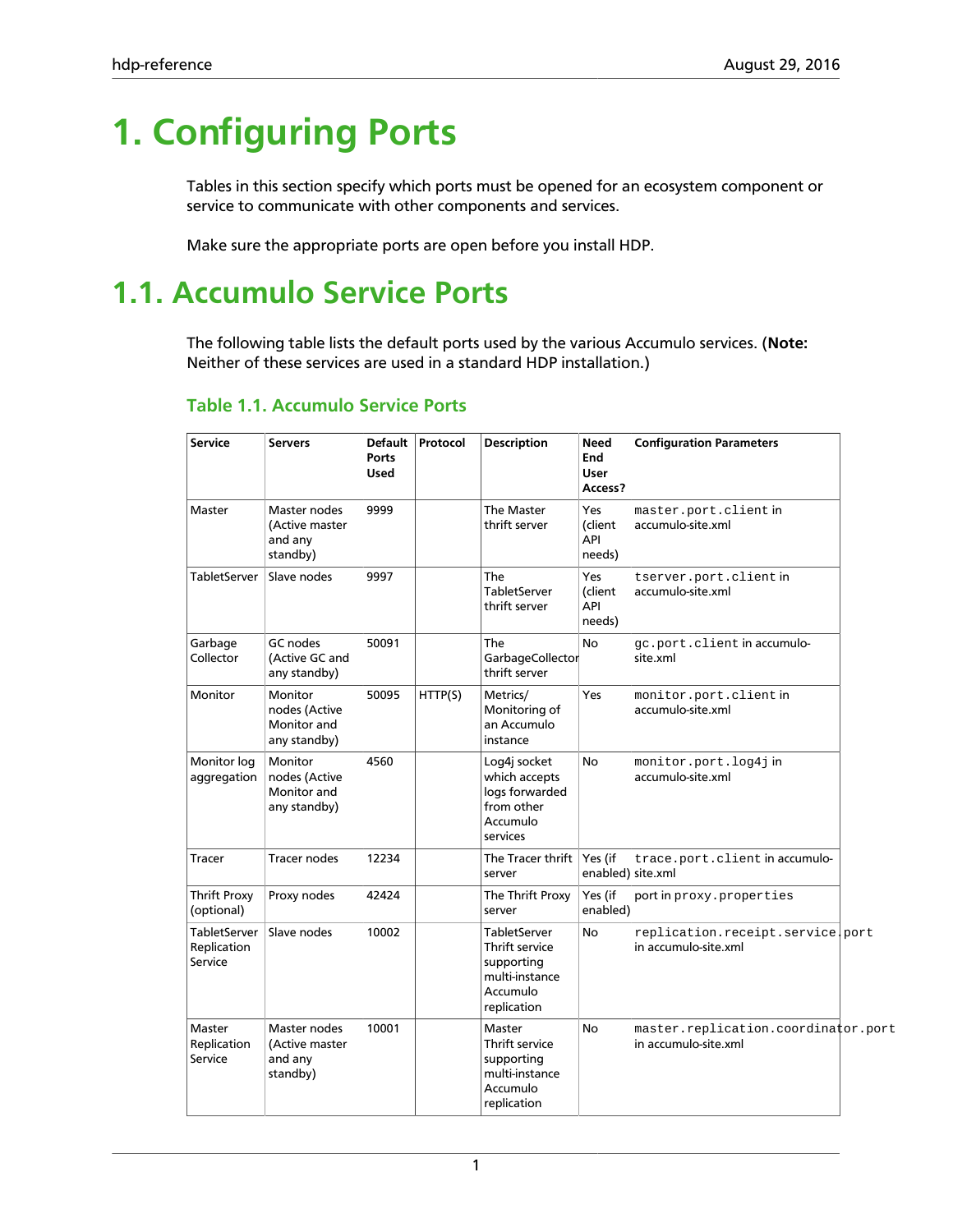### <span id="page-5-2"></span><span id="page-5-0"></span>**1.2. Atlas Service Ports**

The following table lists the default ports used by Apache Atlas.

#### **Table 1.2. Atlas Service Ports**

| <b>Service</b> | <b>Servers</b>              | Default<br>Ports<br><b>Used</b> | Protocol     | <b>Description</b>                           | Need<br>End<br>User<br>Access? | <b>Configuration Parameters</b> |
|----------------|-----------------------------|---------------------------------|--------------|----------------------------------------------|--------------------------------|---------------------------------|
| Atlas Admin    | Atlas Admin<br><b>Nodes</b> | 21000                           | <b>HTTP</b>  | Port for Atlas<br>Admin web UI               | Yes                            | atlas.server.http.port          |
| Atlas          | Atlas Admin<br><b>Nodes</b> | 21443                           | <b>HTTPS</b> | Port for Atlas<br>Admin web UI<br>(with SSL) | Yes                            | atlas.server.https.port         |

### <span id="page-5-1"></span>**1.3. Flume Service Ports**

The following table lists the default ports used by the various Flume services. (**Note:** Neither of these services are used in a standard HDP installation.)

#### <span id="page-5-3"></span>**Table 1.3. Flume Service Ports**

| <b>Service</b> | <b>Servers</b>   | <b>Default</b><br><b>Ports</b><br><b>Used</b> | Protocol   | <b>Description</b>                                                           | <b>Need</b><br>End<br><b>User</b><br>Access? | <b>Configuration Parameters</b>            |
|----------------|------------------|-----------------------------------------------|------------|------------------------------------------------------------------------------|----------------------------------------------|--------------------------------------------|
| Flume          | Flume Agent      | 41414                                         | <b>TCP</b> | Flume<br>performance<br>metrics in JSON<br>format                            | Yes<br>(client<br>API<br>needs)              | master.port.client in<br>accumulo-site.xml |
| Flume          | <b>HDFS Sink</b> | 8020                                          | <b>TCP</b> | Communication<br>from Flume<br>into the<br>Hadoop cluster's<br>NameNode      | Yes<br>(client<br>API<br>needs)              | tserver.port.clientin<br>accumulo-site.xml |
| Flume          | <b>HDFS Sink</b> | 9000                                          | <b>TCP</b> | Communication<br>from Flume<br>into the<br>Hadoop cluster's<br>NameNode      | <b>No</b>                                    | gc.port.client in accumulo-<br>site.xml    |
| Flume          | <b>HDFS Sink</b> | 50010                                         | <b>TCP</b> | Communication<br>from Flume into<br>the Hadoop<br>cluster's HDFS<br>DataNode | <b>No</b>                                    |                                            |
| Flume          | <b>HDFS Sink</b> | 50020                                         | <b>TCP</b> | Communication<br>from Flume into<br>the Hadoop<br>cluster's HDFS<br>DataNode | <b>No</b>                                    |                                            |
| Flume          | <b>HDFS Sink</b> | 2181                                          | <b>TCP</b> | Communication<br>from Flume<br>into the<br>Hadoop cluster's<br>ZooKeeper     | <b>No</b>                                    |                                            |
| Flume          | <b>HDFS Sink</b> | 16020                                         | <b>TCP</b> | Communication<br>from Flume into                                             | <b>No</b>                                    |                                            |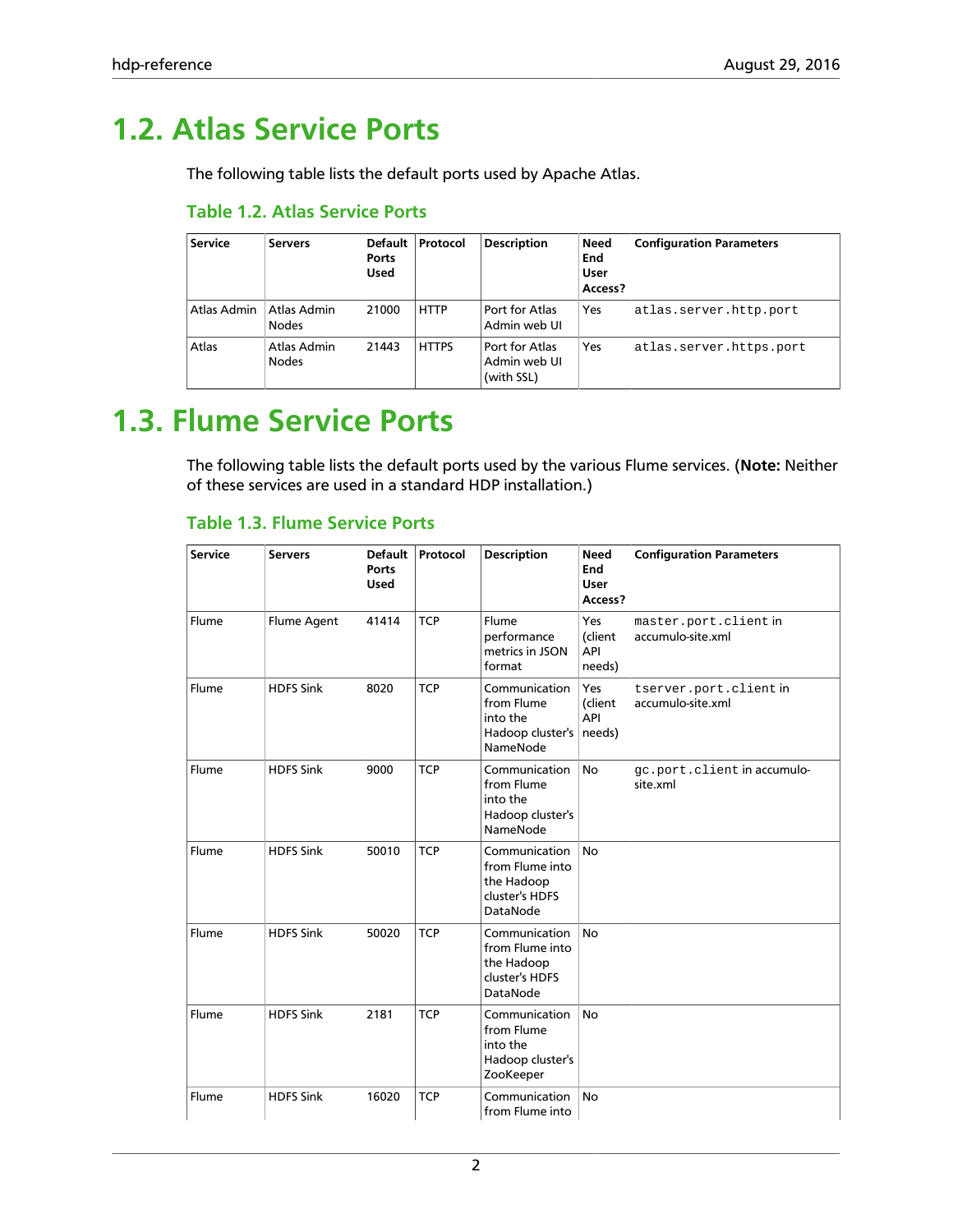| <b>Service</b> | <b>Servers</b>                           | <b>Default</b><br>Ports<br><b>Used</b> | Protocol | <b>Description</b>                                              | <b>Need</b><br>End<br><b>User</b><br>Access? | <b>Configuration Parameters</b>                                                                                                                                                                                                                                                                          |
|----------------|------------------------------------------|----------------------------------------|----------|-----------------------------------------------------------------|----------------------------------------------|----------------------------------------------------------------------------------------------------------------------------------------------------------------------------------------------------------------------------------------------------------------------------------------------------------|
|                |                                          |                                        |          | the Hadoop<br>cluster's HBase<br>Regionserver                   |                                              |                                                                                                                                                                                                                                                                                                          |
| Flume          | All Other<br>Sources and<br><b>Sinks</b> | Variable                               | Variable | Ports and<br>protocols<br>used by Flume<br>sources and<br>sinks | No                                           | Refer to the flume configuration<br>file(s) for ports actually in use.<br>Ports in use are specificed using<br>the port keyword in the Flume<br>configuration file. By default Flume<br>configuration files are located in /<br>etc/flume/conf on Linux and c:\hdp<br>\flume-1.4.0.x.y.z\conf on Windows |

### <span id="page-6-0"></span>**1.4. HBase Service Ports**

The following table lists the default ports used by the various HBase services.

#### <span id="page-6-1"></span>**Table 1.4. HBase Service Ports**

| <b>Service</b>                                   | <b>Servers</b>                                                                              | <b>Default</b><br><b>Ports</b><br><b>Used</b> | Protocol | <b>Description</b>                                                                                              | <b>Need</b><br>End<br>User<br>Access?                     | <b>Configuration Parameters</b> |
|--------------------------------------------------|---------------------------------------------------------------------------------------------|-----------------------------------------------|----------|-----------------------------------------------------------------------------------------------------------------|-----------------------------------------------------------|---------------------------------|
| <b>HMaster</b>                                   | <b>Master Nodes</b><br>(HBase Master<br>Node and any<br>back-up HBase<br>Master node)       | 16000                                         |          |                                                                                                                 | Yes                                                       | hbase.master.port               |
| <b>HMaster</b><br>Info Web UI                    | <b>Master Nodes</b><br>(HBase master<br>Node and<br>back up HBase<br>Master node if<br>any) | 16010                                         | http     | The port for the<br><b>HBaseMaster</b><br>web UI. Set to<br>-1 if you do not<br>want the info<br>server to run. | Yes                                                       | hbase.master.info.port          |
| Region<br>Server                                 | All Slave Nodes                                                                             | 16020                                         |          |                                                                                                                 | Yes<br>(Typically<br>admins,<br>dev/<br>support<br>teams) | hbase.regionserver.port         |
| Region<br>Server                                 | All Slave Nodes                                                                             | 16030                                         | http     |                                                                                                                 | Yes<br>(Typically<br>admins,<br>dev/<br>support<br>teams) | hbase.regionserver.info.port    |
| <b>HBase REST</b><br>Server<br>(optional)        | All REST Servers                                                                            | 8080                                          | http     | The port used<br>by HBase Rest<br>Servers. REST<br>servers are<br>optional, and<br>not installed by<br>default  | Yes                                                       | hbase.rest.port                 |
| <b>HBase REST</b><br>Server Web<br>UI (optional) | All REST Servers                                                                            | 8085                                          | http     | The port used<br>by HBase Rest<br>Servers web UI.<br>REST servers are<br>optional, and                          | Yes<br>(Typically<br>admins,<br>dev/                      | hbase.rest.info.port            |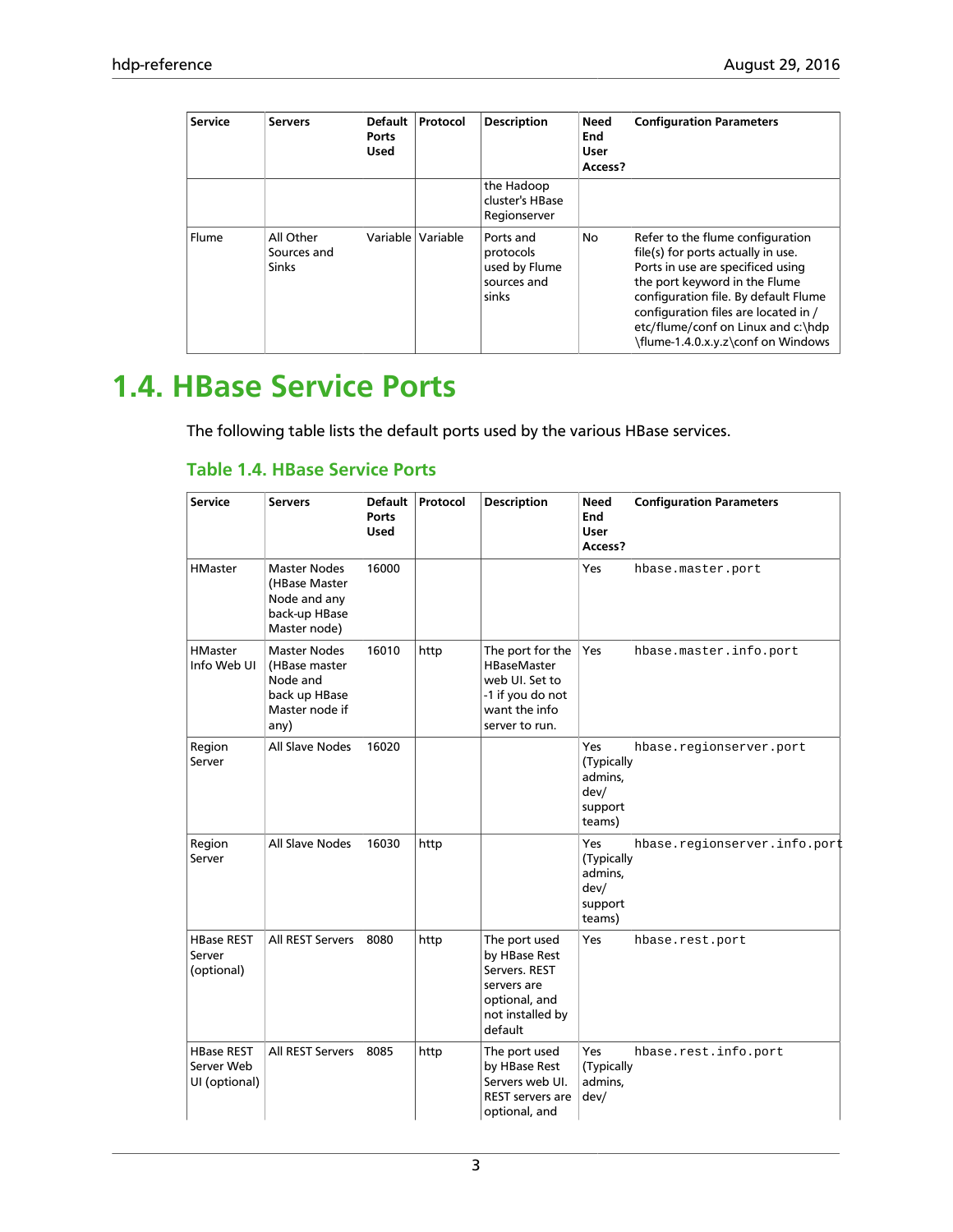| <b>Service</b>                                     | <b>Servers</b>            | <b>Default</b><br>Ports<br><b>Used</b> | Protocol | <b>Description</b>                                                                                                               | Need<br>End<br>User<br>Access?                           | <b>Configuration Parameters</b> |
|----------------------------------------------------|---------------------------|----------------------------------------|----------|----------------------------------------------------------------------------------------------------------------------------------|----------------------------------------------------------|---------------------------------|
|                                                    |                           |                                        |          | not installed by<br>default                                                                                                      | support<br>teams)                                        |                                 |
| <b>HBase Thrift</b><br>Server<br>(optional)        | All Thrift Servers        | 9090                                   |          | The port used<br>by HBase Thrift<br>Servers. Thrift<br>servers are<br>optional, and<br>not installed by<br>default               | Yes                                                      |                                 |
| <b>HBase Thrift</b><br>Server Web<br>UI (optional) | <b>All Thrift Servers</b> | 9095                                   |          | The port used<br>by HBase Thrift<br>Servers web UI.<br>Thrift servers are   dev/<br>optional, and<br>not installed by<br>default | <b>Yes</b><br>(Typically<br>admins,<br>support<br>teams) | hbase.thrift.info.port          |

### <span id="page-7-0"></span>**1.5. HDFS Service Ports**

The following table lists the default ports used by the various HDFS services. (**Note:** Neither of these services are used in a standard HDP installation.)

#### <span id="page-7-1"></span>**Table 1.5. HDFS Service Ports**

| <b>Service</b>                  | <b>Servers</b>                                                       | <b>Default</b><br>Ports<br><b>Used</b> | Protocol   | <b>Description</b>                                                                                                             | <b>Need</b><br><b>End User</b><br>Access?                                                                                                              | <b>Configuration Parameters</b>              |
|---------------------------------|----------------------------------------------------------------------|----------------------------------------|------------|--------------------------------------------------------------------------------------------------------------------------------|--------------------------------------------------------------------------------------------------------------------------------------------------------|----------------------------------------------|
| NameNode<br>WebUI               | <b>Master Nodes</b><br>(NameNode<br>and any<br>back-up<br>NameNodes) | 50070                                  | http       | Web UI<br>to look at<br>current<br>status of<br>HDFS,<br>explore file<br>system                                                | Yes<br>(Typically<br>admins,<br>Dev/Support<br>teams, as<br>well as extra-<br>cluster users                                                            | dfs.http.address                             |
|                                 |                                                                      | 50470                                  | https      | Secure http<br>service                                                                                                         | who require<br>webhdfs/<br>hftp access,<br>for example,<br>to use<br>distcp)                                                                           | dfs.https.address                            |
| NameNode<br>metadata<br>service |                                                                      | 8020/<br>9000                          | <b>IPC</b> | File system<br>metadata<br>operations                                                                                          | Yes (All<br>clients who<br>directly need<br>to interact<br>with the<br>HDFS)                                                                           | Embedded in URI specified by<br>fs.defaultFS |
| DataNode                        | All Slave Nodes                                                      | 50075                                  | http       | DataNode<br>WebUI to<br>access the<br>status, logs,<br>etc. and<br>file data<br>operations<br>when using<br>webhdfs or<br>hftp | Yes<br>(Typically<br>admins.<br>Dev/Support<br>teams, as<br>well as extra-<br>cluster users<br>who require<br>webhdfs/<br>hftp access,<br>for example, | dfs.datanode.http.address                    |

4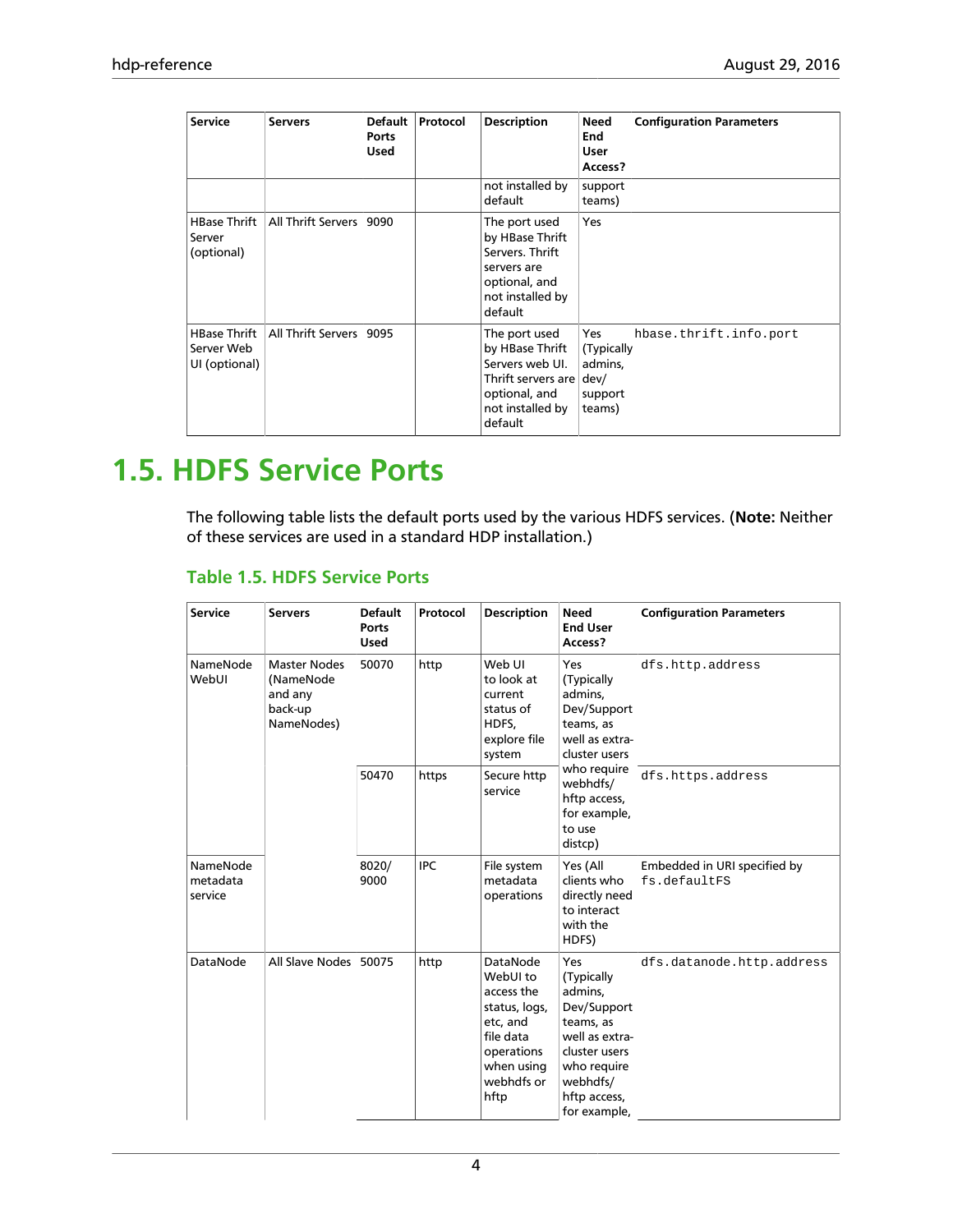| <b>Service</b>        | <b>Servers</b>                                                       | <b>Default</b><br>Ports<br><b>Used</b> | Protocol   | <b>Description</b>                        | <b>Need</b><br><b>End User</b><br>Access? | <b>Configuration Parameters</b> |
|-----------------------|----------------------------------------------------------------------|----------------------------------------|------------|-------------------------------------------|-------------------------------------------|---------------------------------|
|                       |                                                                      | 50475                                  | https      | Secure http<br>service                    | to use<br>distcp)                         | dfs.datanode.https.address      |
|                       |                                                                      | 50010                                  | http       | Data<br>transfer                          |                                           | dfs.datanode.address            |
|                       |                                                                      | 1019                                   | https      | Secure data<br>transfer                   |                                           | dfs.datanode.address            |
|                       |                                                                      | 50020                                  | <b>IPC</b> | Metadata<br>operations                    | No                                        | dfs.datanode.ipc.address        |
| Secondary<br>NameNode | Secondary<br>NameNode<br>and any<br>backup<br>Secondanry<br>NameNode | 50090                                  | http       | Checkpoint<br>for<br>NameNode<br>metadata | <b>No</b>                                 | dfs.secondary.http.address      |

### <span id="page-8-0"></span>**1.6. Hive Service Ports**

The following table lists the default ports used by the various Hive services. (**Note:** Neither of these services are used in a standard HDP installation.)

#### <span id="page-8-2"></span>**Table 1.6. Hive Service Ports**

| <b>Service</b>    | <b>Servers</b>                                                   | Default<br>Ports<br><b>Used</b> | Protocol | <b>Description</b>                                                       | <b>Need End User</b><br>Access?                                                                                  | <b>Configuration Parameters</b>       |
|-------------------|------------------------------------------------------------------|---------------------------------|----------|--------------------------------------------------------------------------|------------------------------------------------------------------------------------------------------------------|---------------------------------------|
| Hive Server       | <b>Hive Server</b><br>machine<br>(Usually a utility)<br>machine) | 10000                           |          | Service for<br>programatically<br>(Thrift/JDBC)<br>connecting to<br>Hive | need to connect   HIVE PORT<br>to Hive either<br>programatically<br>or through UI<br>SQL tools that<br>use JDBC) | Yes (Clients who ENV Variable         |
| Hive Web UI       | <b>Hive Server</b><br>machine<br>(Usually a utility<br>machine)  | 9999                            | http     | Web UI to<br>explore Hive<br>schemas                                     | Yes                                                                                                              | hive.hwi.listen.port                  |
| Hive<br>Metastore |                                                                  | 9083                            | http     |                                                                          | run Hive, Pig<br>and potentially<br>M/R jobs that<br>use HCatalog)                                               | Yes (Clients that hive.metastore.uris |

### <span id="page-8-3"></span><span id="page-8-1"></span>**1.7. Hue Service Port**

The following table lists the default port used by the Hue web listener.

#### **Table 1.7. Hue Service Port**

| <b>Service</b> | <b>Servers</b>              | Default<br>Port<br><b>Used</b> | Protocol | <b>Description</b>          | Need<br>End<br>User<br>Access? | <b>Configuration Parameters</b>                          |
|----------------|-----------------------------|--------------------------------|----------|-----------------------------|--------------------------------|----------------------------------------------------------|
| Hue            | Node that is<br>running Hue | 8888                           | http     | Port used by<br>the Hue web | Yes                            | http_port property in the /etc/<br>hue/conf/hue.ini file |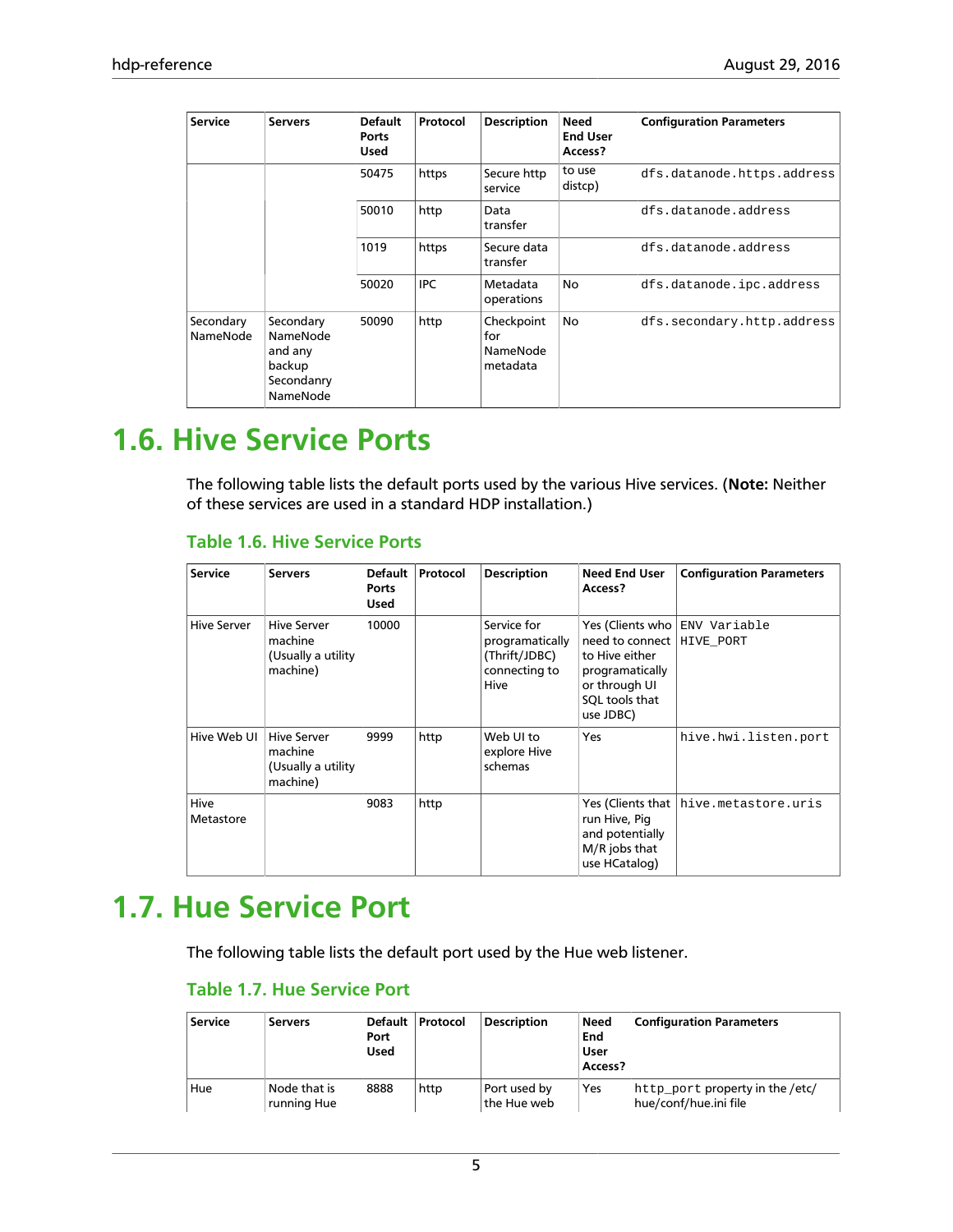| <b>Service</b> | <b>Servers</b> | Port<br><b>Used</b> | Default   Protocol | <b>Description</b>                         | Need<br>End<br>User<br>Access? | <b>Configuration Parameters</b> |
|----------------|----------------|---------------------|--------------------|--------------------------------------------|--------------------------------|---------------------------------|
|                |                |                     |                    | listener to server<br>web pages for<br>Hue |                                |                                 |

### <span id="page-9-0"></span>**1.8. Kafka Service Ports**

The following table lists the default ports used by Kafka.

#### <span id="page-9-4"></span>**Table 1.8. Kafka Service Ports**

| Service | <b>Servers</b> | Port | Ambari<br>Port | Default Default Protocol | <b>Description</b>              | Need<br>End<br>User<br>Access? | <b>Configuration Parameters</b> |
|---------|----------------|------|----------------|--------------------------|---------------------------------|--------------------------------|---------------------------------|
| Kafka   | Kafka Server   | 9092 | 6667           | <b>TCP</b>               | The port for<br>  Kafka server. |                                |                                 |

### <span id="page-9-5"></span><span id="page-9-1"></span>**1.9. Kerberos Service Ports**

The following table lists the default port used by the designated Kerberos KDC.

#### **Table 1.9. Kerberos Service Ports**

| <b>Service</b> | <b>Servers</b>           | Default<br>Ports<br><b>Used</b> | Protocol | <b>Description</b>                 | Need<br>End<br>User<br>Access? | <b>Configuration Parameters</b> |
|----------------|--------------------------|---------------------------------|----------|------------------------------------|--------------------------------|---------------------------------|
| <b>KDC</b>     | : Kerberos KDC<br>server | 88                              |          | Port used by the<br>designated KDC |                                |                                 |

### <span id="page-9-6"></span><span id="page-9-2"></span>**1.10. Knox Service Ports**

The following table lists the default port used by Knox.

#### **Table 1.10. Knox Service Ports**

| <b>Service</b> | <b>Servers</b> | Default<br>Ports<br><b>Used</b> | Protocol | <b>Description</b>   | Need<br>End<br>User<br>Access? | <b>Configuration Parameters</b> |
|----------------|----------------|---------------------------------|----------|----------------------|--------------------------------|---------------------------------|
| Knox           | Knox server    | 8443                            |          | Port used by<br>Knox |                                |                                 |

### <span id="page-9-3"></span>**1.11. MapReduce Service Ports**

The following table lists the default ports used by the various MapReduce services.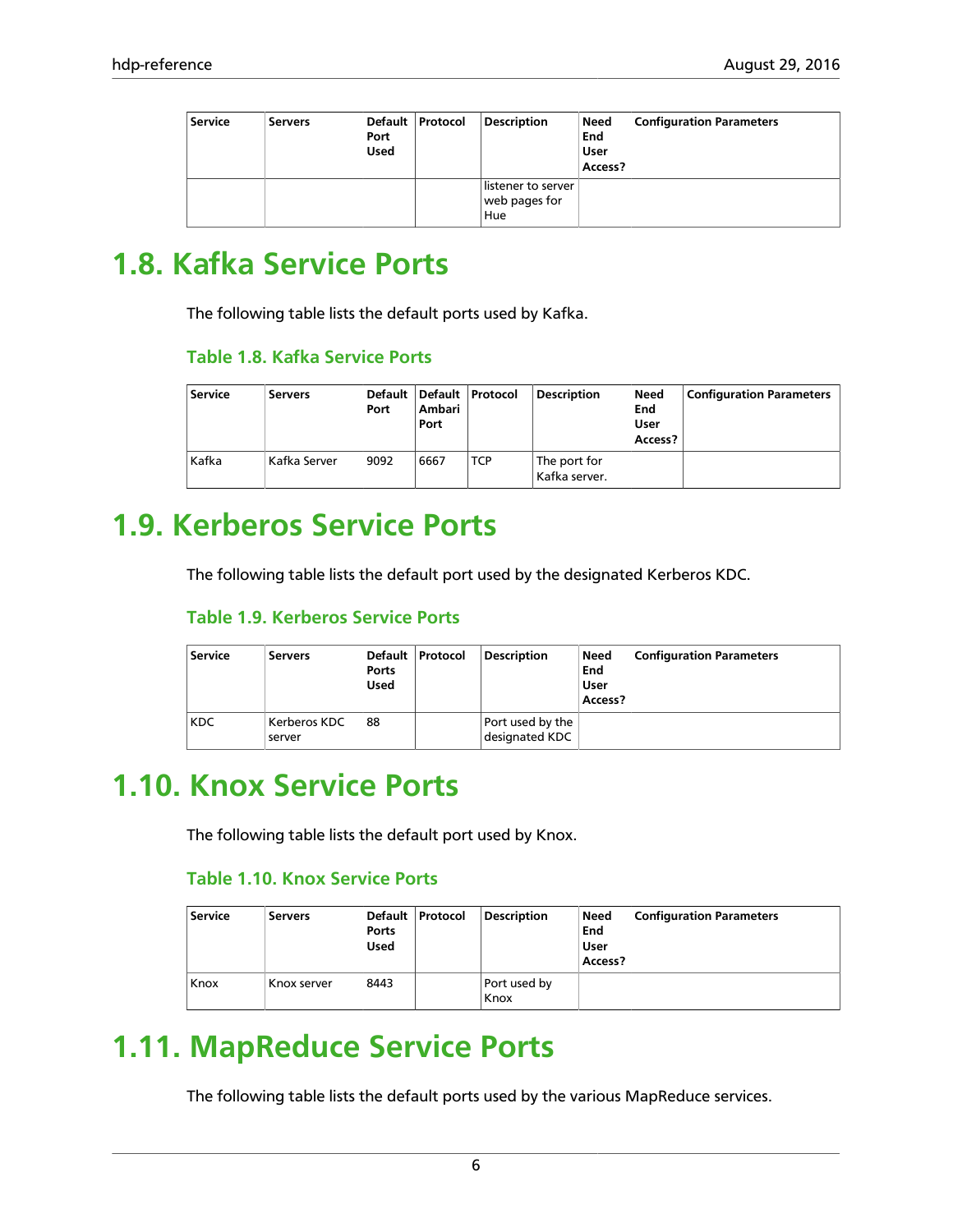| <b>Service</b> | <b>Servers</b> | Default<br>Ports<br><b>Used</b> | Protocol | <b>Description</b>                        | <b>Need</b><br>End<br>User<br>Access? | <b>Configuration Parameters</b>     |  |
|----------------|----------------|---------------------------------|----------|-------------------------------------------|---------------------------------------|-------------------------------------|--|
| MapReduce      |                | 10020                           | http     | MapReduce<br>JobHistory<br>server address |                                       | mapreduce.jobhistory.addres\$       |  |
| MapReduce      |                | 19888                           | http     | MapReduce<br>JobHistory<br>webapp address |                                       | mapreduce.jobhistory.webappladdress |  |
| MapReduce      |                | 13562                           | http     | MapReduce<br>Shuffle Port                 |                                       | mapreduce.shuffle.port              |  |

#### <span id="page-10-3"></span>**Table 1.11. MapReduce Service Ports**

### <span id="page-10-0"></span>**1.12. MySQL Service Ports**

<span id="page-10-4"></span>The following table lists the default ports used by the various MySQL services.

#### **Table 1.12. MySQL Service Ports**

| <b>Service</b> | <b>Servers</b>                  | Default<br>Ports<br><b>Used</b> | Protocol | <b>Description</b> | Need<br>End<br>User<br>Access? | <b>Configuration Parameters</b> |
|----------------|---------------------------------|---------------------------------|----------|--------------------|--------------------------------|---------------------------------|
| <b>MySQL</b>   | <b>MySQL</b><br>database server | 3306                            |          |                    |                                |                                 |

### <span id="page-10-1"></span>**1.13. Oozie Service Ports**

<span id="page-10-5"></span>The following table lists the default ports used by Oozie.

#### **Table 1.13. Oozie Service Ports**

| <b>Service</b> | <b>Servers</b> | <b>Default</b><br>Ports<br><b>Used</b> | Protocol   | <b>Description</b>                                    | Need<br>End<br><b>User</b><br>Access? | <b>Configuration Parameters</b>     |
|----------------|----------------|----------------------------------------|------------|-------------------------------------------------------|---------------------------------------|-------------------------------------|
| Oozie          | Oozie Server   | 11000                                  | <b>TCP</b> | The port Oozie<br>server runs.                        | Yes                                   | OOZIE HTTP_PORT in oozie_env.sh     |
| Oozie          | Oozie Server   | 11001                                  | <b>TCP</b> | The admin port<br>Oozie server<br>runs.               | No                                    | OOZIE ADMIN PORT in<br>oozie env.sh |
| Oozie          | Oozie Server   | 11443                                  | <b>TCP</b> | The port Oozie<br>server runs<br>when using<br>HTTPS. | Yes                                   | OOZIE HTTPS PORT in oozie env.sh    |

### <span id="page-10-2"></span>**1.14. Ranger Service Ports**

The following table lists the default ports used by Ranger.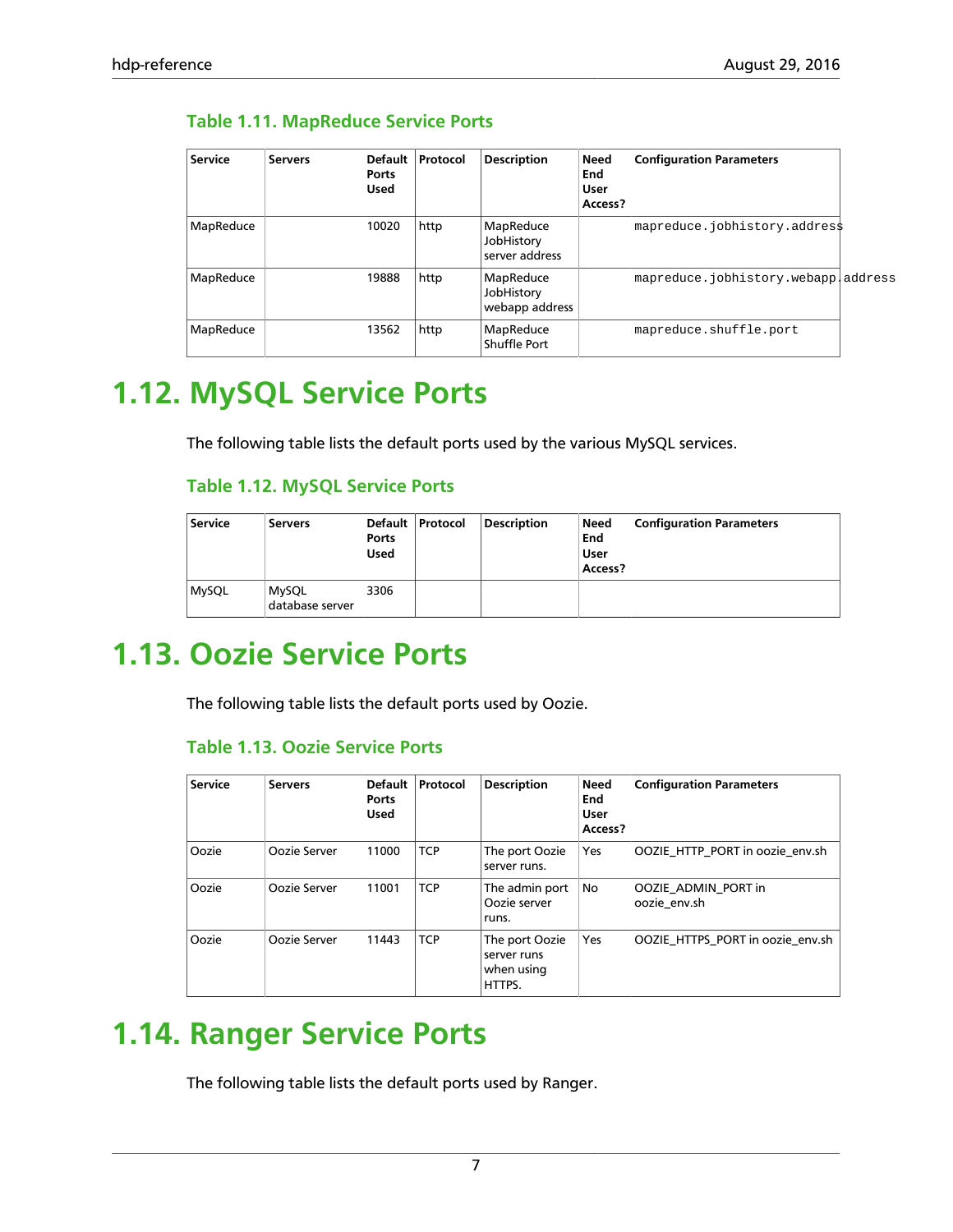#### <span id="page-11-2"></span>**Table 1.14. Ranger Service Ports**

| <b>Service</b>         | <b>Servers</b>               | Default<br>Ports<br><b>Used</b> | Protocol     | <b>Description</b>                             | <b>Need</b><br>End<br>User<br>Access? | <b>Configuration Parameters</b>                                           |
|------------------------|------------------------------|---------------------------------|--------------|------------------------------------------------|---------------------------------------|---------------------------------------------------------------------------|
| Ranger<br>Admin        | Ranger Admin<br><b>Nodes</b> | 6080                            | <b>HTTP</b>  | Port for Ranger<br>Admin web UI.               | Yes                                   | ranger.service.http.port(in<br>ranger-admin-site.xml)                     |
| Ranger<br>Admin        | Ranger Admin<br><b>Nodes</b> | 6182                            | <b>HTTPS</b> | Port for Ranger<br>Admin web UI<br>(with SSL). | <b>Yes</b>                            | ranger.service.https.port<br>$(in range r$ -admin-site.xml $)$            |
| UNIX Auth<br>Service   | Ranger Usersync<br>Node      | 5151                            | SSL/TCP      | Port for UNIX<br>Auth service.                 | <b>No</b>                             | ranger.usersync.port(in<br>ranger-ugsync-site.xml)                        |
| Ranger KMS             | Ranger KMS<br><b>Nodes</b>   | 9292                            | <b>HTTP</b>  | Port for Ranger<br>KMS.                        | <b>No</b>                             | ranger.service.http.port (in<br>kms-site.xml)                             |
| Ranger KMS             | Ranger KMS<br><b>Nodes</b>   | 9293                            | <b>HTTPS</b> | Port for Ranger<br>KMS.                        | No                                    | ranger.service.https.port<br>$(in \, km s \, - s \, it \, e \, . \, xml)$ |
| Solr used by<br>Ranger | Solr                         | 6083,6183HTTP                   |              | Ports for<br>auditing to Solr.                 | <b>Yes</b>                            | ranger-admin and all plug-ins                                             |

### <span id="page-11-0"></span>**1.15. Sqoop Service Ports**

The following table lists the default ports used by Sqoop.

#### <span id="page-11-3"></span>**Table 1.15. Sqoop Service Ports**

| Service | <b>Servers</b>       | <b>Default</b><br>Ports<br><b>Used</b>                                                                                                                         | Protocol   | <b>Description</b>                                                                                    | Need<br>End<br>User<br>Access? | <b>Configuration Parameters</b> |
|---------|----------------------|----------------------------------------------------------------------------------------------------------------------------------------------------------------|------------|-------------------------------------------------------------------------------------------------------|--------------------------------|---------------------------------|
| Sqoop   | Metastore            | 16000                                                                                                                                                          | <b>TCP</b> | Connection<br>between<br>Sqoop and the<br>metastore                                                   | No                             | sqoop.metastore.server.port     |
| Sqoop   | <b>JDBC</b> Listener | Varies,<br>depends<br>on<br>target<br>database.<br>For<br>example,<br>if<br>moving<br>data<br>from<br>MySQL,<br><b>TCP</b><br>port<br>3306<br>must be<br>open. | <b>TCP</b> | Outbound<br>port from<br>the Hadoop<br>cluster to the<br>database. Varies<br>depending on<br>Database | No                             |                                 |

### <span id="page-11-1"></span>**1.16. Storm Service Ports**

The following table lists the default ports used by Storm.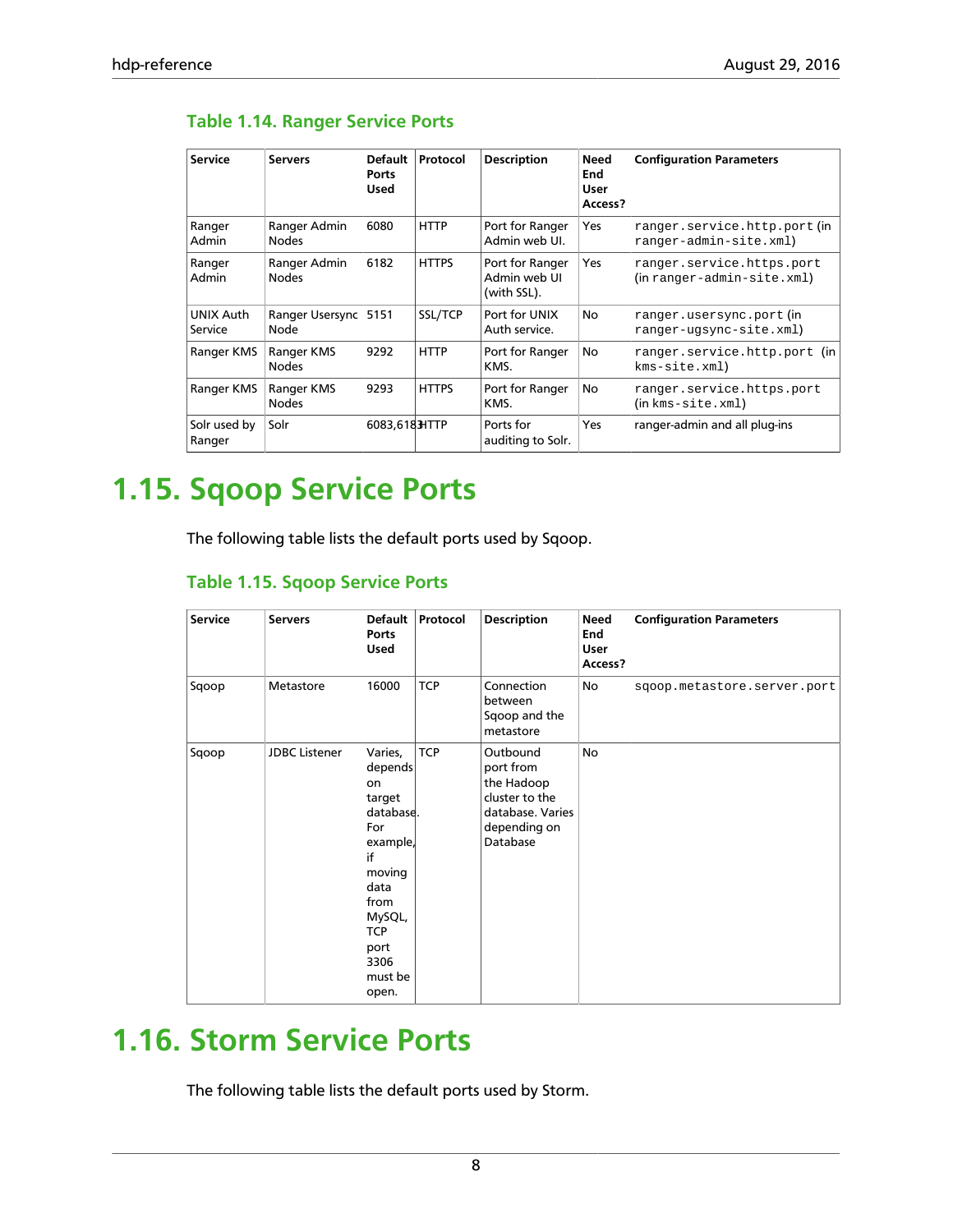| <b>Service</b>                      | <b>Servers</b> | <b>Default</b><br>Port          | <b>Default</b><br>Ambari<br>Port | Protocol | <b>Description</b>                                                                                                                              | <b>Need</b><br>End<br><b>User</b><br>Access? | <b>Configuration Parameters</b> |
|-------------------------------------|----------------|---------------------------------|----------------------------------|----------|-------------------------------------------------------------------------------------------------------------------------------------------------|----------------------------------------------|---------------------------------|
| ZooKeeper<br>Port                   |                | 2181                            |                                  |          | Port used by<br>localhost to talk<br>to ZooKeeper.                                                                                              |                                              | storm.zookeeper.port            |
| <b>DRPC Port</b>                    |                | 3772                            |                                  |          |                                                                                                                                                 |                                              | drpc.port                       |
| <b>DRPC</b><br>Invocations<br>Port  |                | 3773                            |                                  |          |                                                                                                                                                 |                                              | drpc.invocations.port           |
| <b>Nimbus</b><br><b>Thrift Port</b> |                | 6627                            |                                  |          |                                                                                                                                                 |                                              | nimbus.thrift.port              |
| Supervisor<br><b>Slots Ports</b>    |                | 6700,<br>6701,<br>6702,<br>6703 |                                  |          | Defines the<br>amount of<br>workers that<br>can be run on<br>this machine.<br>Each worker<br>is assigned a<br>port to use for<br>communication. |                                              | supervisor.slots.ports          |
| Logviewer<br>Port                   |                | 8000                            |                                  |          |                                                                                                                                                 |                                              | loqviewer.port                  |
| UI Port                             |                | 8080                            | 8744                             |          |                                                                                                                                                 |                                              | ui.port                         |

#### <span id="page-12-2"></span>**Table 1.16. Storm Service Ports**

### <span id="page-12-0"></span>**1.17. Tez Ports**

<span id="page-12-3"></span>The following table lists the default ports used by the various Tez services.

#### **Table 1.17. Tez Ports**

| <b>Service</b>            | <b>Servers</b> | <b>Default</b><br>Ports<br><b>Used</b> | Protocol | <b>Description Need</b>                                                | <b>End User</b><br>Access?                                                    | <b>Configuration Parameters</b> |
|---------------------------|----------------|----------------------------------------|----------|------------------------------------------------------------------------|-------------------------------------------------------------------------------|---------------------------------|
| Tez<br>AM, Tez<br>Service |                | 12999                                  |          | Port to<br>use for<br>AMPoolSerwideo need<br>status                    | Yes<br>(Clients<br>to submit<br>Hive<br>queries<br>or jobs to<br>Service) Yes | tez.ampool.ws.port              |
|                           |                | 10030                                  | http     | <b>Address</b><br>on which<br>to run the<br>ClientRMProtocol<br>proxy. |                                                                               | tez.ampool.address              |

### <span id="page-12-1"></span>**1.18. YARN Service Ports**

The following table lists the default ports used by the various YARN services.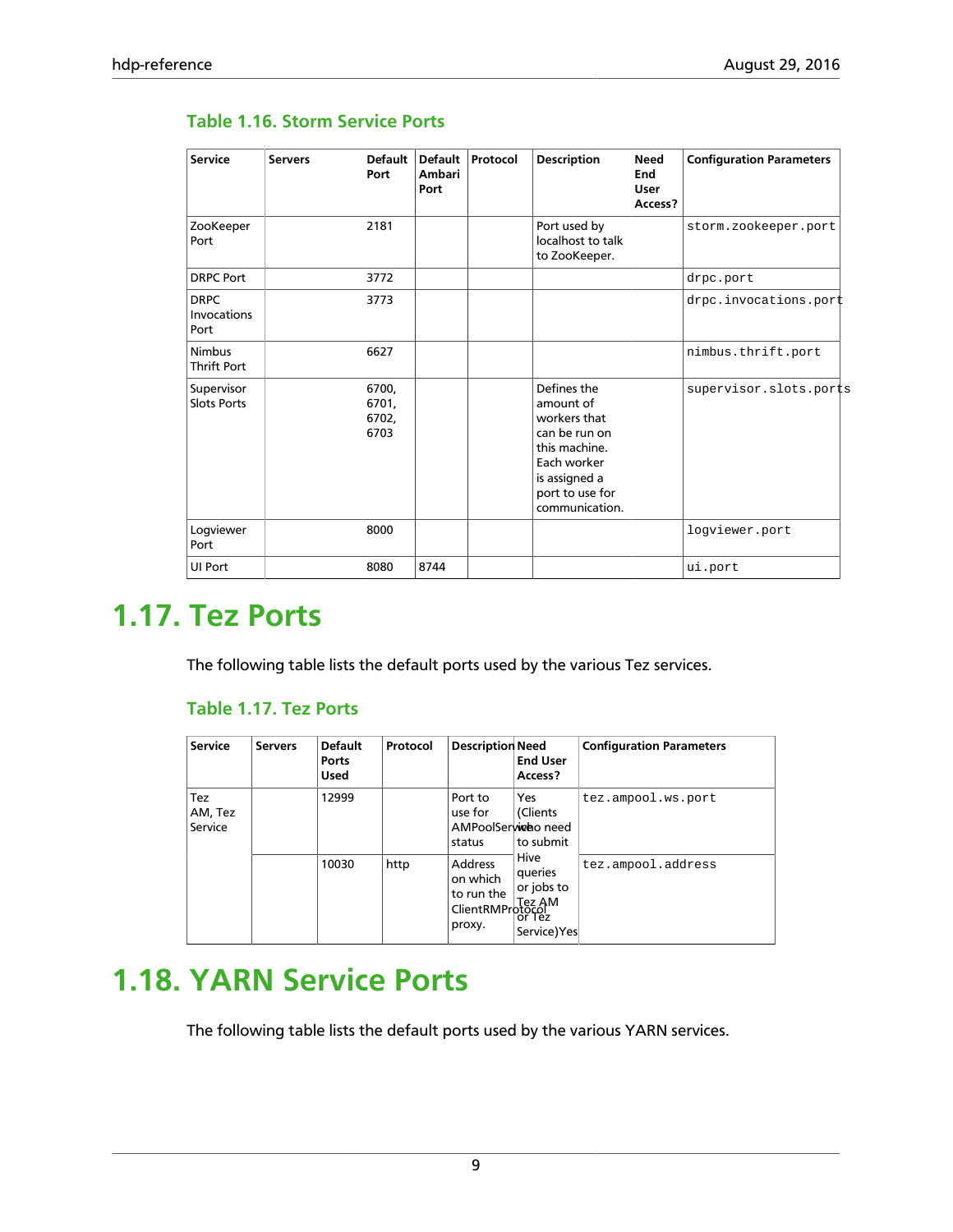#### <span id="page-13-0"></span>**Table 1.18. YARN Service Ports**

| <b>Service</b>               | <b>Servers</b>                                                                               | Default<br><b>Ports</b><br><b>Used</b>                                                                                                                                                                                    | Protocol   | <b>Description</b>                | Need<br><b>End User</b><br>Access?                                                                                     | <b>Configuration Parameters</b>                               |  |
|------------------------------|----------------------------------------------------------------------------------------------|---------------------------------------------------------------------------------------------------------------------------------------------------------------------------------------------------------------------------|------------|-----------------------------------|------------------------------------------------------------------------------------------------------------------------|---------------------------------------------------------------|--|
| Resource<br>Manager<br>WebUI | <b>Master Nodes</b><br>(Resource<br>Manager and<br>any back-<br>up Resource<br>Manager node) | 8088                                                                                                                                                                                                                      | http       | Web UI for<br>Resource<br>Manager | Yes                                                                                                                    | yarn.resourcemanager.webapp address                           |  |
| Resource<br>Manager          | <b>Master Nodes</b><br>(Resource<br>Manager Node)                                            | $8050 -$<br>Default<br>port<br>number<br>when<br>you<br>create<br>your<br>cluster<br>using<br>Ambari.<br>$8032 -$<br>Default<br>port<br>number<br>when<br>you do<br>not use<br>Ambari<br>to<br>create<br>your<br>cluster. | <b>IPC</b> | For<br>application<br>submissions | Yes (All<br>clients<br>who need<br>to submit<br>the YARN<br>applications<br>including<br>Hive, Hive<br>server,<br>Pig) | Embedded in URI specified by<br>yarn.resourcemanager.addres\$ |  |
| Resource<br>Manager          | <b>Master Nodes</b><br>(Resource<br>Manager Node)                                            | 8025                                                                                                                                                                                                                      | http       | For<br>application<br>submissions | Yes (All<br>clients<br>who need<br>to submit<br>the YARN<br>applications<br>including<br>Hive, Hive<br>server,<br>Pig) | yarn.resourcemanager.resour¢e-<br>tracker.address             |  |
| Scheduler                    | <b>Master Nodes</b><br>(Resource<br>Manager Node)                                            | 8030                                                                                                                                                                                                                      | http       | Scheduler<br>Address              | Yes<br>(Typically<br>admins,<br>Dev/<br>Support<br>teams)                                                              | yarn.resourcemanager.scheduler.address                        |  |
| Resource<br>Manager          | <b>Master Nodes</b><br>(Resource<br>Manager Node)                                            | 8141                                                                                                                                                                                                                      | http       | Scheduler<br><b>Address</b>       | Yes<br>(Typically<br>admins,<br>Dev/<br>Support<br>teams)                                                              | yarn.resourcemanager.admin.address                            |  |
|                              | NodeManagerMaster Nodes<br>(NodeManager)<br>and Slave Nodes                                  | 45454                                                                                                                                                                                                                     | http       | NodeManager Yes<br><b>Address</b> | (Typically<br>admins,<br>Dev/<br>Support<br>teams)                                                                     | yarn.nodemanager.address                                      |  |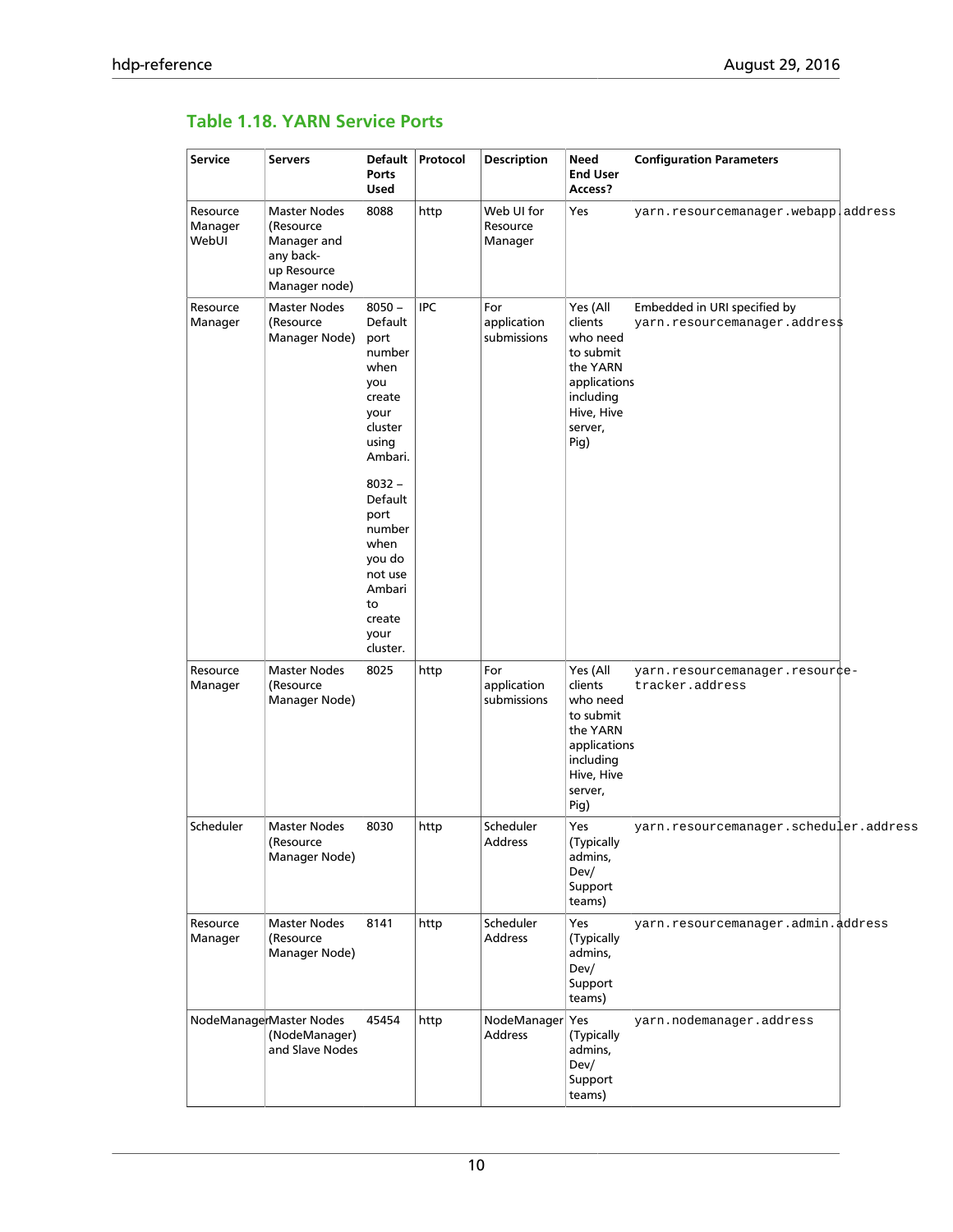| <b>Service</b>         | <b>Servers</b>      | <b>Default</b><br>Ports<br><b>Used</b> | Protocol | <b>Description</b>                                   | <b>Need</b><br><b>End User</b><br>Access?                 | <b>Configuration Parameters</b>                 |
|------------------------|---------------------|----------------------------------------|----------|------------------------------------------------------|-----------------------------------------------------------|-------------------------------------------------|
| Timeline<br>Server     | <b>Master Nodes</b> | 10200                                  | http     | Timeline<br>Server<br><b>Address</b>                 | Yes<br>(Typically<br>admins,<br>Dev/<br>Support<br>teams) | yarn.timeline-<br>service.address               |
| Timeline<br>Server     | <b>Master Nodes</b> | 8188                                   | http     | Timeline<br>Server<br>Webapp<br><b>Address</b>       | Yes<br>(Typically<br>admins,<br>Dev/<br>Support<br>teams) | yarn.timeline-<br>service.webapp.address        |
| Timeline<br>Server     | <b>Master Nodes</b> | 8190                                   | https    | Timeline<br>Server<br>Webapp https<br><b>Address</b> | Yes<br>(Typically<br>admins,<br>Dev/<br>Support<br>teams) | yarn.timeline-<br>service.webapp.https.addres\$ |
| Job History<br>Service | <b>Master Nodes</b> | 19888                                  | https    | Job History<br>Service                               | Yes<br>(Typically<br>admins,<br>Dev/<br>Support<br>teams) | yarn.log.server.url                             |

## <span id="page-14-0"></span>**1.19. Zeppelin Service Port**

The following table lists the default port used by Zeppelin.

#### <span id="page-14-2"></span>**Table 1.19. Zeppelin Service Ports**

| <b>Service</b> | <b>Servers</b> | Port | Ambari<br>Port | Default   Default   Protocol | <b>Description</b>                       |
|----------------|----------------|------|----------------|------------------------------|------------------------------------------|
| Zeppelin       | UI port        | 9995 |                | TCP                          | The port for the<br>Zeppelin web<br>±UI. |

### <span id="page-14-3"></span><span id="page-14-1"></span>**1.20. ZooKeeper Service Ports**

#### **Table 1.20. ZooKeeper Service Ports**

| <b>Service</b>      | <b>Servers</b>                | <b>Default</b><br>Ports<br><b>Used</b> | Protocol | <b>Description</b>                                                                                | Need<br>End<br><b>User</b><br>Access? | <b>Configuration Parameters</b> |
|---------------------|-------------------------------|----------------------------------------|----------|---------------------------------------------------------------------------------------------------|---------------------------------------|---------------------------------|
| ZooKeeper<br>Server | All ZooKeeper<br><b>Nodes</b> | 2888                                   |          | Port used by<br>ZooKeeper<br>peers to talk to<br>each other. See<br>here for more<br>information. | No                                    | hbase.zookeeper.peerport        |
| ZooKeeper<br>Server | All ZooKeeper<br><b>Nodes</b> | 3888                                   |          | Port used by<br>ZooKeeper<br>peers to talk to                                                     | No                                    | hbase.zookeeper.leaderport      |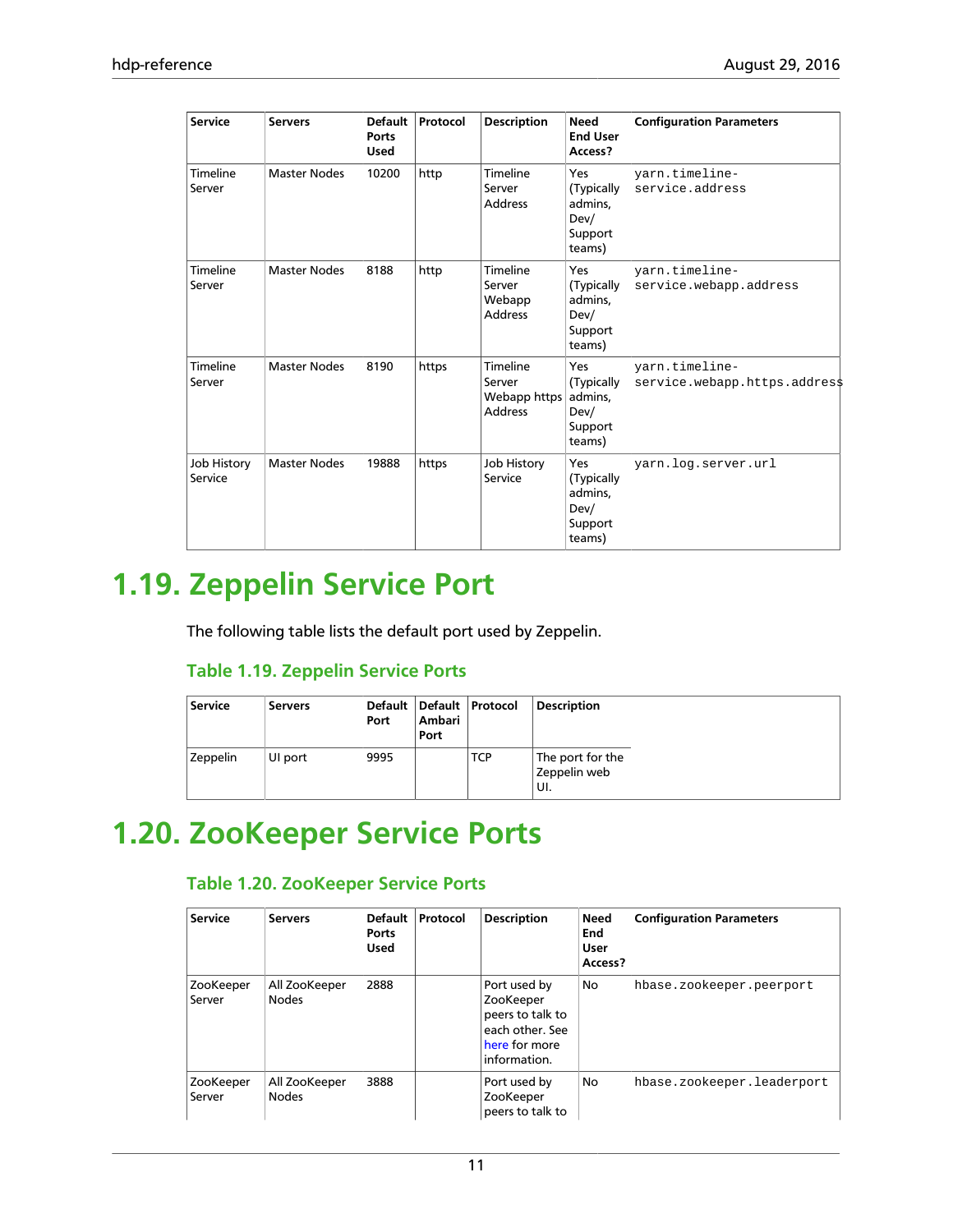| <b>Service</b>      | <b>Servers</b>                | <b>Default</b><br><b>Ports</b><br><b>Used</b> | Protocol | <b>Description</b>                                                                                     | <b>Need</b><br>End<br><b>User</b><br>Access? | <b>Configuration Parameters</b>     |  |
|---------------------|-------------------------------|-----------------------------------------------|----------|--------------------------------------------------------------------------------------------------------|----------------------------------------------|-------------------------------------|--|
|                     |                               |                                               |          | each other.See<br>here for more<br>information.                                                        |                                              |                                     |  |
| ZooKeeper<br>Server | All ZooKeeper<br><b>Nodes</b> | 2181                                          |          | Property from<br>ZooKeeper's<br>config<br>zoo.cfg.The<br>port at which<br>the clients will<br>connect. | No                                           | hbase.zookeeper.property.clientPort |  |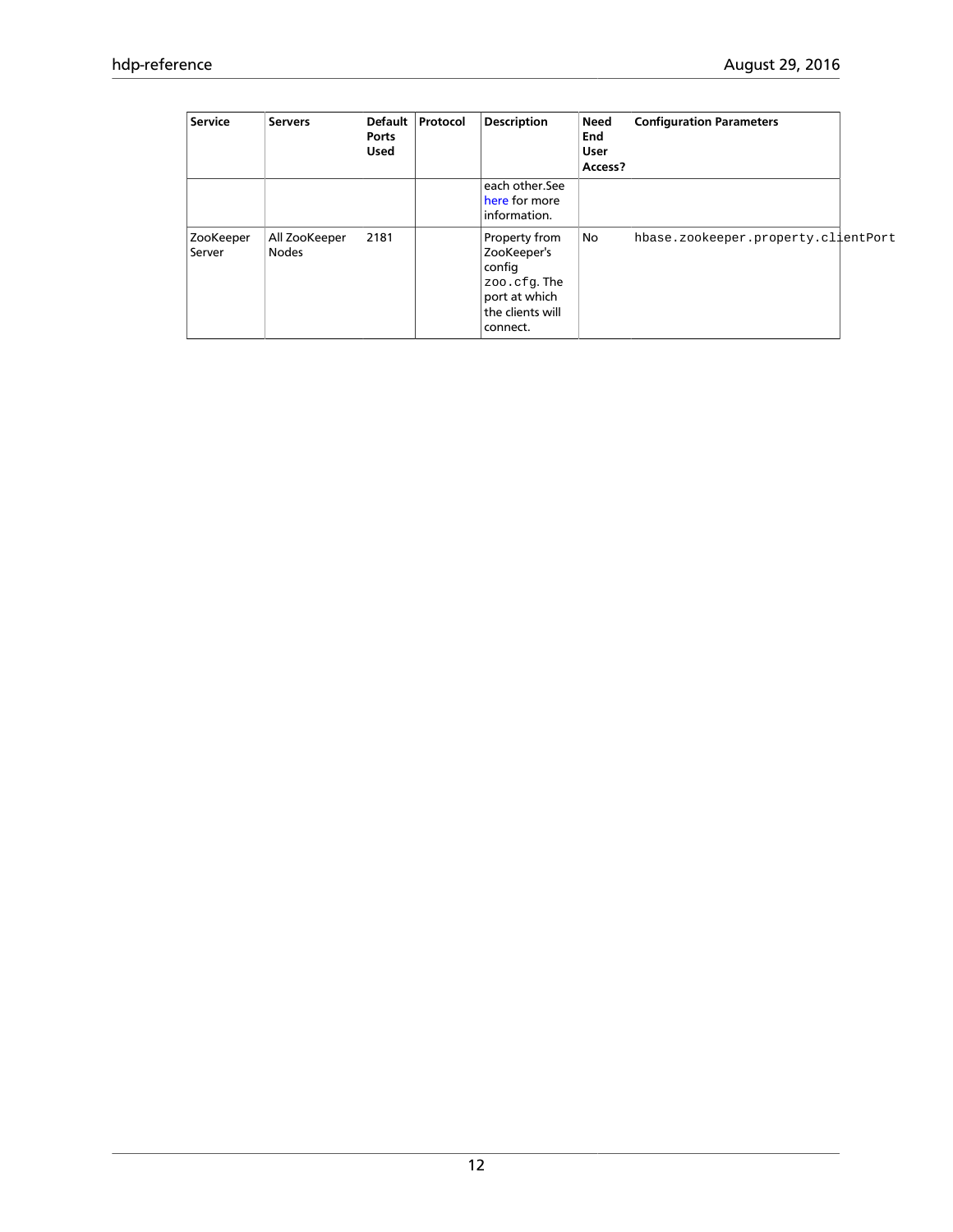# <span id="page-16-0"></span>**2. Controlling HDP Services Manually**

In this document:

- [Starting HDP Services \[13\]](#page-16-1)
- [Stopping HDP Services \[16\]](#page-19-0)

### <span id="page-16-1"></span>**2.1. Starting HDP Services**

Start the Hadoop services in the following order:

- Ranger
- Knox
- ZooKeeper
- HDFS
- YARN
- HBase
- Hive Metastore
- HiveServer2
- WebHCat
- Oozie
- Hue
- Storm
- Kafka
- Atlas

#### **Instructions**

1. Start Ranger. Execute the following commands on the Ranger host machine:

```
sudo service ranger-admin start
sudo service ranger-usersync start
```
2. Start Knox. When starting the gateway with the script below, the process runs in the background. The log output is written to */var/log/knox* and a PID (process ID) is written to */var/run/knox*. Execute this command on the Knox host machine.

su -l knox -c "/usr/hdp/current/knox-server/bin/gateway.sh start"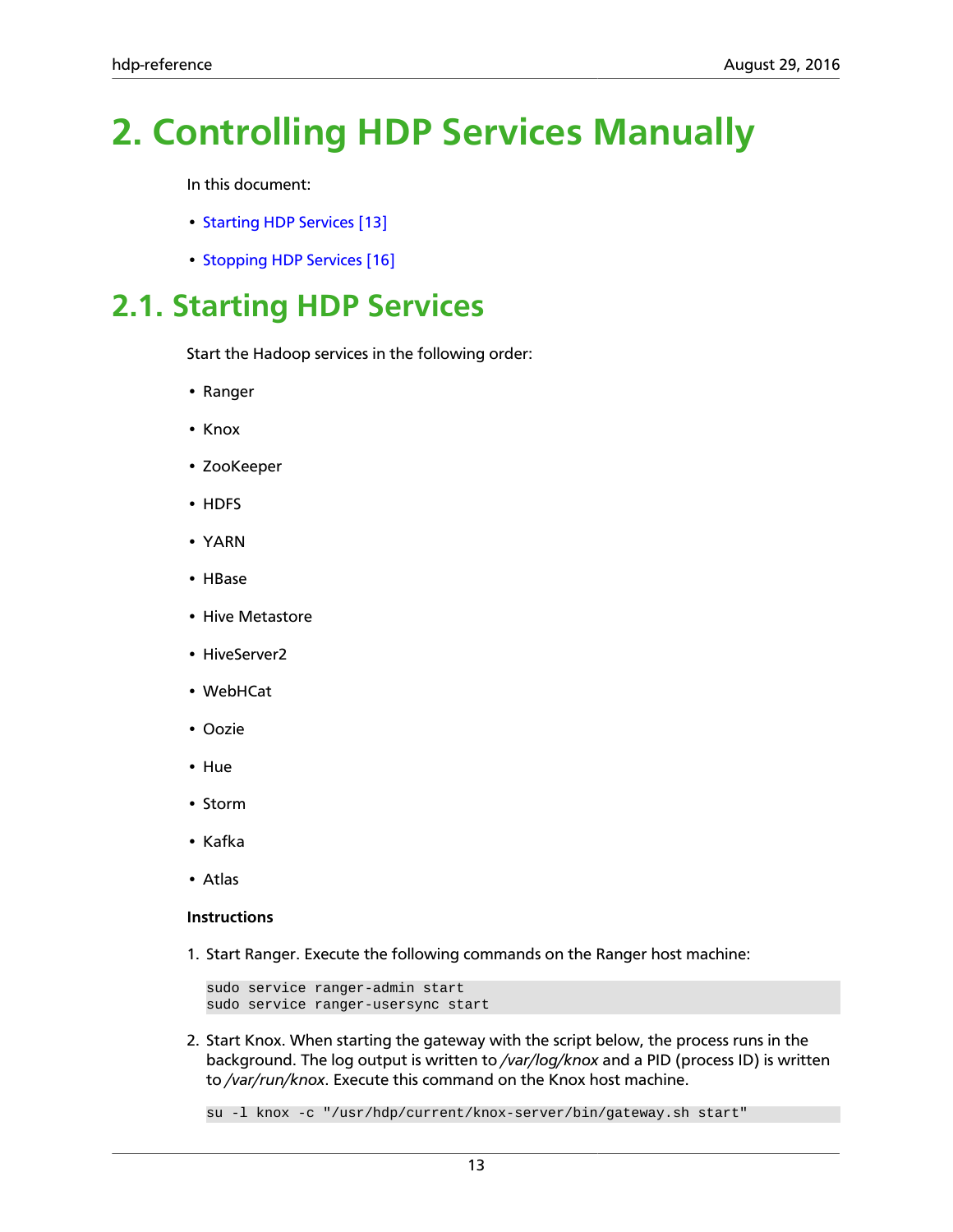### **Note**

If Knox has been stopped without using gateway.sh stop, you must start the service using gateway.sh clean. The clean option removes all log files in */var/log/knox.*

3. Start ZooKeeper. Execute this command on the ZooKeeper host machine(s):

```
su - zookeeper -c "export ZOOCFGDIR=/usr/hdp/current/zookeeper-server/
conf ; export ZOOCFG=zoo.cfg; source /usr/hdp/current/zookeeper-server/conf/
zookeeper-env.sh ; /usr/hdp/current/zookeeper-server/bin/zkServer.sh start"
```
- 4. Start HDFS
	- If you are running NameNode HA (High Availability), start the JournalNodes by executing these commands on the JournalNode host machines:

su -l hdfs -c "/usr/hdp/current/hadoop-hdfs-journalnode/../hadoop/sbin/ hadoop-daemon.sh start journalnode"

where \$HDFS\_USER is the HDFS user. For example, hdfs.

• Execute this command on the NameNode host machine(s):

```
su -l hdfs -c "/usr/hdp/current/hadoop-hdfs-namenode/../hadoop/sbin/
hadoop-daemon.sh start namenode"
```
• If you are running NameNode HA, start the ZooKeeper Failover Controller (ZKFC) by executing the following command on all NameNode machines. The starting sequence of the ZKFCs determines which NameNode will become Active.

```
su -l hdfs -c "/usr/hdp/current/hadoop-hdfs-namenode/../hadoop/sbin/
hadoop-daemon.sh start zkfc"
```
• If you are not running NameNode HA, execute the following command on the Secondary NameNode host machine. If you are running NameNode HA, the Standby NameNode takes on the role of the Secondary NameNode.

```
su -l hdfs -c "/usr/hdp/current/hadoop-hdfs-namenode/../hadoop/sbin/
hadoop-daemon.sh start secondarynamenode"
```
• Execute these commands on all DataNodes:

```
su -l hdfs -c "/usr/hdp/current/hadoop-hdfs-datanode/../hadoop/sbin/
hadoop-daemon.sh start datanode"
```
#### 5. Start YARN

• Execute this command on the ResourceManager host machine(s):

```
su -l yarn -c "/usr/hdp/current/hadoop-yarn-resourcemanager/sbin/yarn-
daemon.sh start resourcemanager"
```
• Execute this command on the History Server host machine:

```
su -l mapred -c "/usr/hdp/current/hadoop-mapreduce-historyserver/sbin/mr-
jobhistory-daemon.sh start historyserver"
```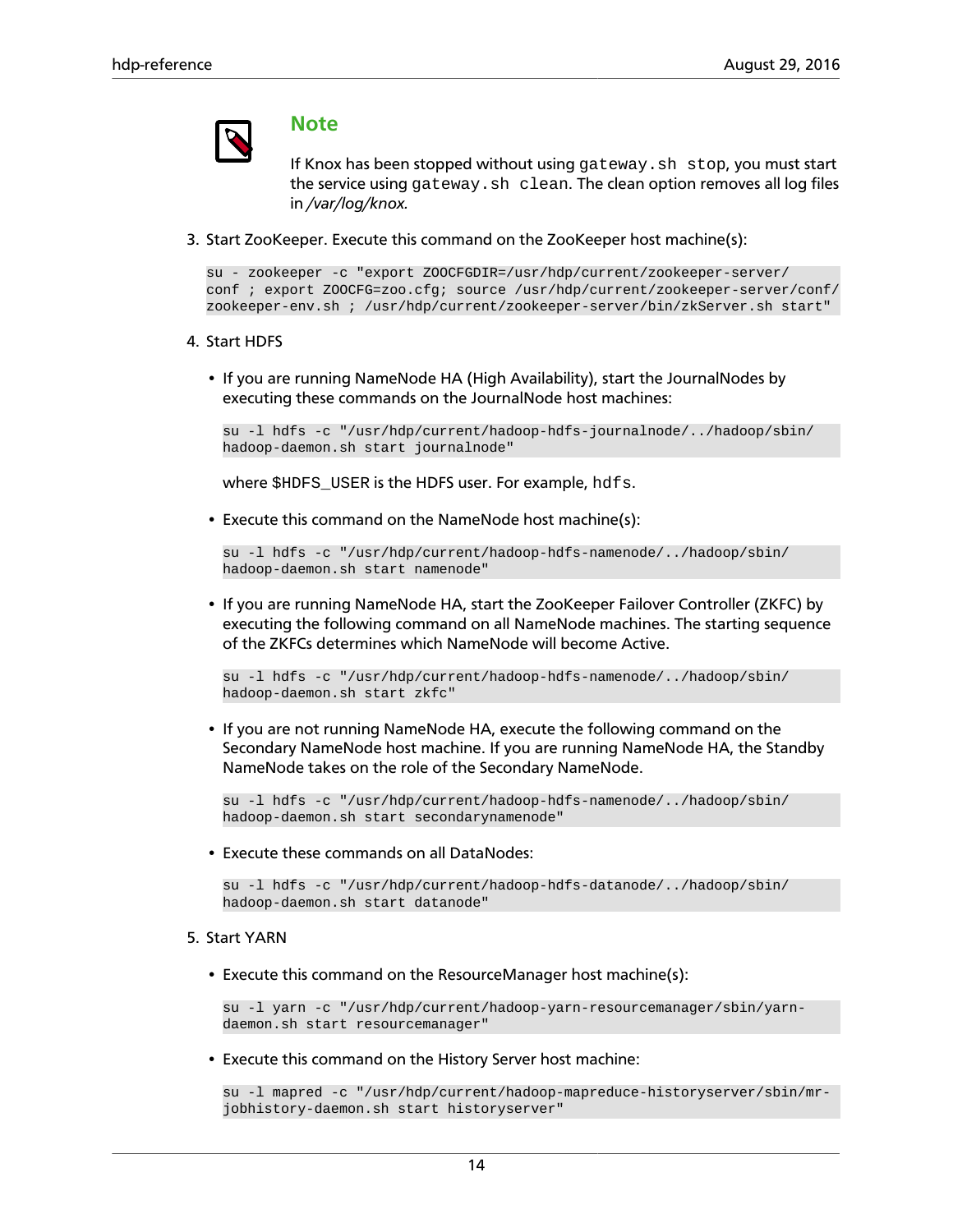• Execute this command on the timeline server:

```
su -l yarn -c "/usr/hdp/current/hadoop-yarn-timelineserver/sbin/yarn-
daemon.sh start timelineserver"
```
• Execute this command on all NodeManagers:

```
su -l yarn -c "/usr/hdp/current/hadoop-yarn-nodemanager/sbin/yarn-daemon.
sh start nodemanager"
```
#### 6. Start HBase

• Execute this command on the HBase Master host machine:

```
su -l hbase -c "/usr/hdp/current/hbase-master/bin/hbase-daemon.sh start
 master; sleep 25"
```
• Execute this command on all RegionServers:

```
su -l hbase -c "/usr/hdp/current/hbase-regionserver/bin/hbase-daemon.sh
 start regionserver"
```
7. Start the Hive Metastore. On the Hive Metastore host machine, execute the following commands:

```
su $HIVE_USER 
nohup /usr/hdp/current/hive-metastore/bin/hive --service metastore>/var/log/
hive/hive.out 2>/var/log/hive/hive.log &
```
Where \$HIVE\_USER is the Hive user. For example,hive.

8. Start HiveServer2. On the Hive Server2 host machine, execute the following commands:

```
su $HIVE_USER 
nohup /usr/hdp/current/hive-server2/bin/hiveserver2 -hiveconf hive.
metastore.uris=/tmp/hiveserver2HD.out 2 /tmp/hiveserver2HD.log
```
Where \$HIVE\_USER is the Hive user. For example,hive.

9. Start WebHCat. On the WebHCat host machine, execute the following command:

su -l hcat -c "/usr/hdp/current/hive-webhcat/sbin/webhcat\_server.sh start"

10.Start Oozie. Execute the following command on the Oozie host machine:

su -l oozie -c "/usr/hdp/current/oozie-server/bin/oozied.sh start"

11.As a root user, execute the following command on the Hue Server:

/etc/init.d/hue start

This command starts several subprocesses corresponding to the different Hue components. Even though the root user is the one calls the  $init.d$  script, the actual process runs with the Hue user.

12.Start Storm services using a process controller, such as supervisord. See "Installing and Configuring Apache Storm" in the [Non-Ambari Cluster Installation Guide.](https://docs.hortonworks.com/HDPDocuments/HDP2/HDP-2.5.0/bk_command-line-installation/content/ch_getting_ready_chapter.html) For example, to start the storm-nimbus service: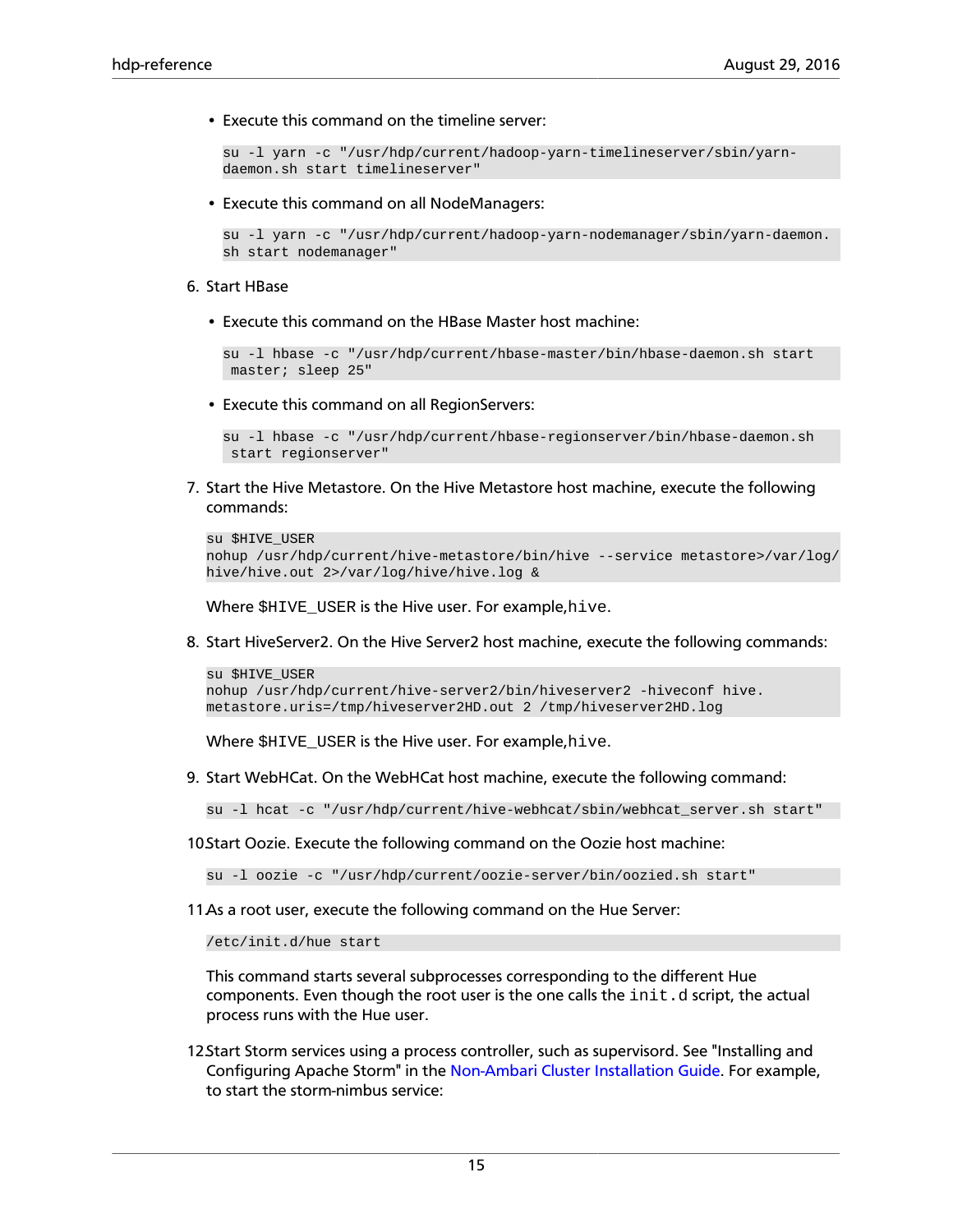```
sudo /usr/bin/supervisorctl 
storm-drpc RUNNING pid 9801, uptime 0:05:05
storm-nimbus STOPPED Dec 01 06:18 PM
storm-ui RUNNING pid 9800, uptime 0:05:05
supervisor> start storm-nimbus
storm-nimbus: started
```
where \$STORM\_USER is the operating system user that installed Storm. For example, storm.

13 Start Kafka with the following commands:

```
su $KAFKA_USER 
/usr/hdp/current/kafka-broker/bin/kafka start
```
where \$KAFKA\_USER is the operating system user that installed Kafka. For example, kafka.

14 Start the Atlas server with the following commands:

```
/usr/hdp/<hdp-version>/atlas/bin/atlas_start.py –port 21000
```
### <span id="page-19-0"></span>**2.2. Stopping HDP Services**

Before performing any upgrades or uninstalling software, stop all of the Hadoop services in the following order:

- Ranger
- Knox
- Oozie
- WebHCat
- HiveServer2
- Hive Metastore
- HBase
- YARN
- HDFS
- ZooKeeper
- Hue
- Storm
- Kafka
- Atlas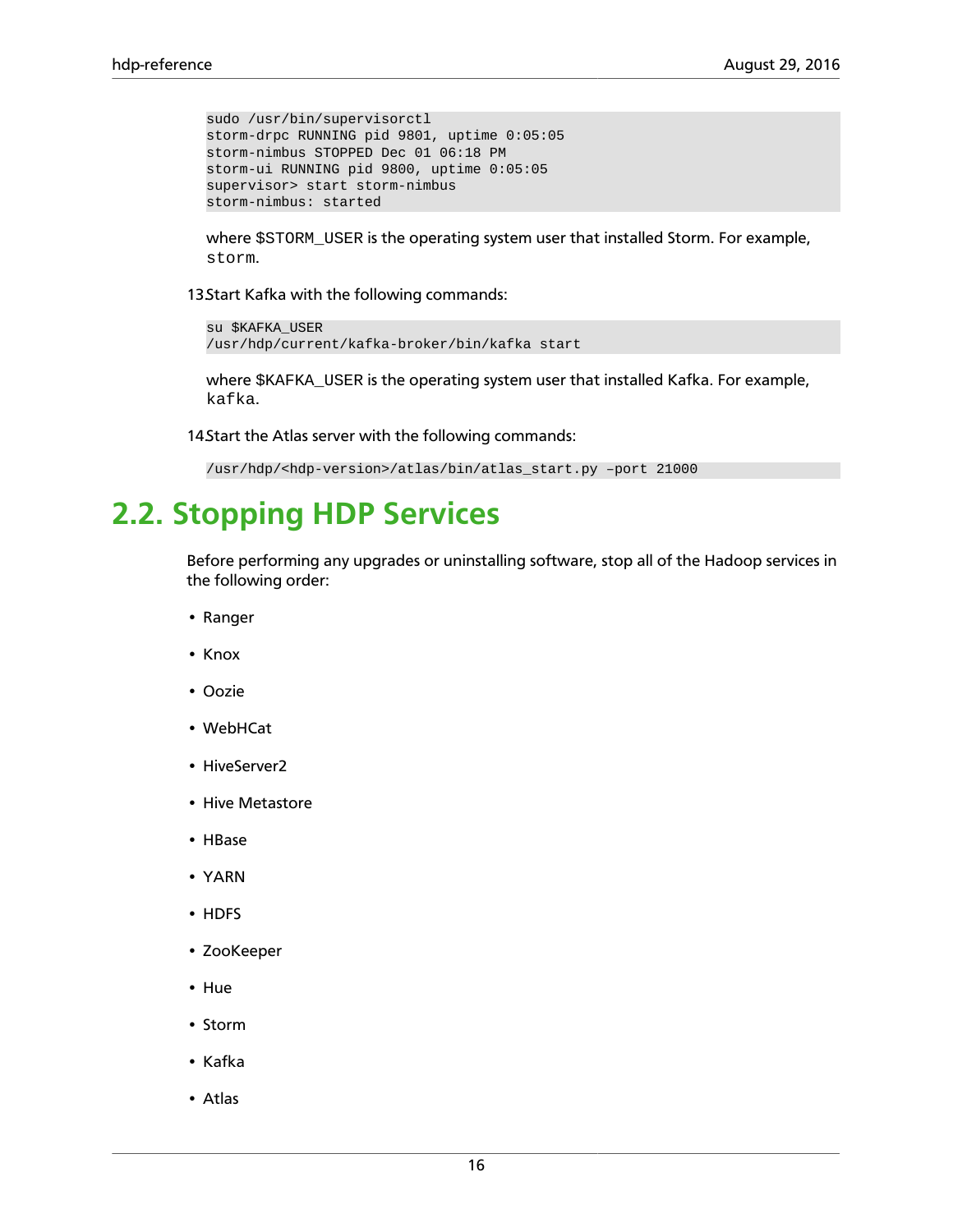#### **Instructions**

1. Stop Ranger. Execute the following commands on the Ranger host machine:

sudo service ranger-admin stop sudo service ranger-usersync stop

2. Stop Knox. Execute the following command on the Knox host machine.

su -l knox -c "/usr/hdp/current/knox-server/bin/gateway.sh stop"

3. Stop Oozie. Execute the following command on the Oozie host machine.

su -l oozie -c "/usr/hdp/current/oozie-server/bin/oozied.sh stop"

4. Stop WebHCat. On the WebHCat host machine, execute the following command:

su -l hcat -c "/usr/hdp/current/hive-webhcat/sbin/webhcat\_server.sh stop"

5. Stop Hive. Execute this command on the Hive Metastore and Hive Server2 host machine.

```
ps aux | awk '{print $1,$2}' | grep hive | awk '{print $2}' | xargs kill >/
dev/null 2>&1
```
#### 6. Stop HBase

• Execute this command on all RegionServers:

su -l hbase -c "/usr/hdp/current/hbase-regionserver/bin/hbase-daemon.sh stop regionserver"

• Execute this command on the HBase Master host machine:

```
su -l hbase -c "/usr/hdp/current/hbase-master/bin/hbase-daemon.sh stop
 master"
```
#### 7. Stop YARN

• Execute this command on all NodeManagers:

```
su -l yarn -c "/usr/hdp/current/hadoop-yarn-nodemanager/sbin/yarn-daemon.
sh stop nodemanager"
```
• Execute this command on the History Server host machine:

```
su -l mapred -c "/usr/hdp/current/hadoop-mapreduce-historyserver/sbin/mr-
jobhistory-daemon.sh stop historyserver"
```
• Execute this command on the timeline server host machine(s):

```
su -l yarn -c "/usr/hdp/current/hadoop-yarn-timelineserver/sbin/yarn-
daemon.sh stop timelineserver"
```
• Execute this command on the ResourceManager host machine(s):

```
su -l yarn -c "/usr/hdp/current/hadoop-yarn-resourcemanager/sbin/yarn-
daemon.sh stop resourcemanager"
```
8. Stop HDFS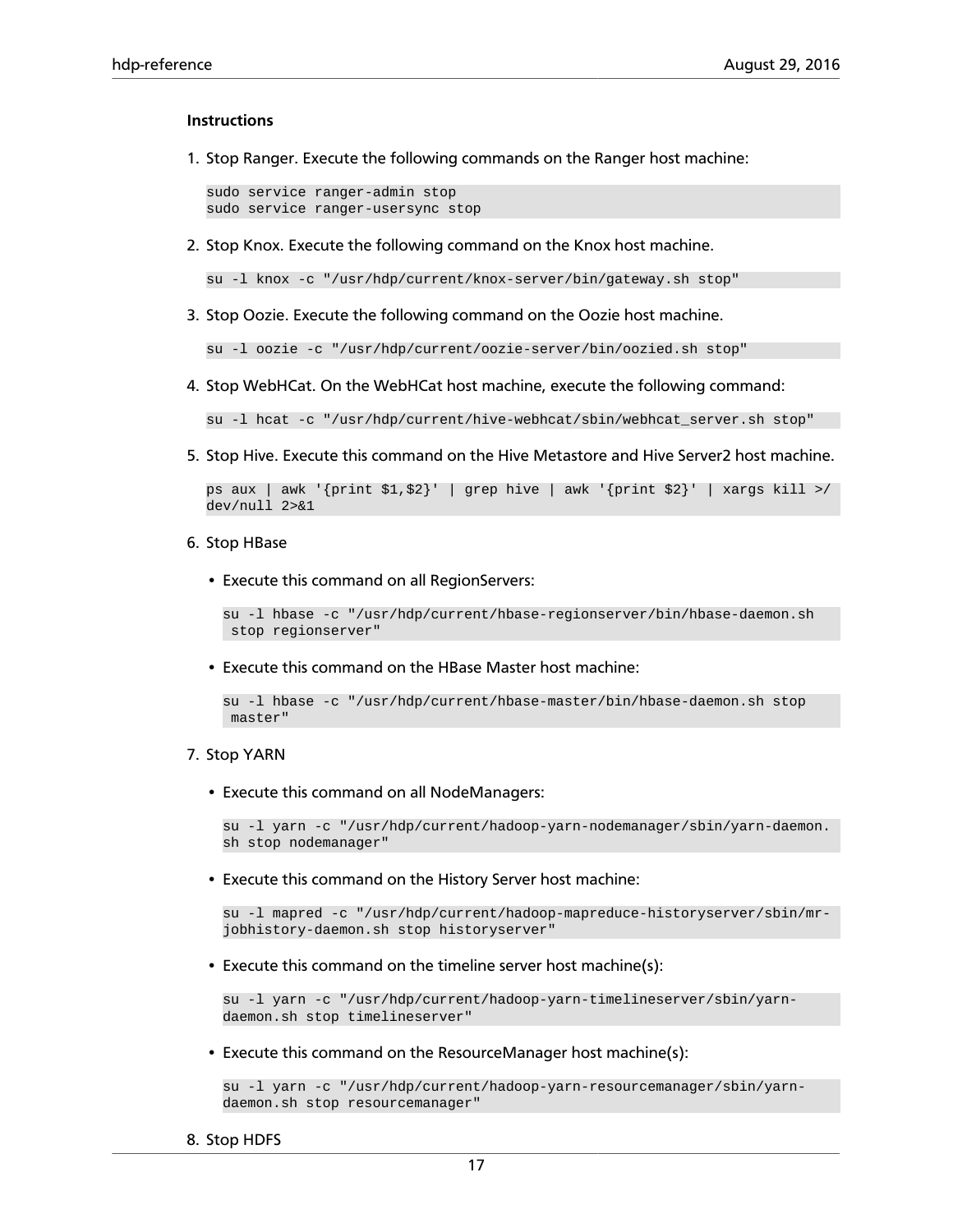• Execute this command on all DataNodes:

```
su -l hdfs -c "/usr/hdp/current/hadoop-hdfs-datanode/../hadoop/sbin/
hadoop-daemon.sh stop datanode"
```
• If you are not running NameNode HA (High Availability), stop the Secondary NameNode by executing this command on the Secondary NameNode host machine:

```
su -l hdfs -c "/usr/hdp/current/hadoop-hdfs-namenode/../hadoop/sbin/
hadoop-daemon.sh stop secondarynamenode"
```
• Execute this command on the NameNode host machine(s):

```
su -l hdfs -c "/usr/hdp/current/hadoop-hdfs-namenode/../hadoop/sbin/
hadoop-daemon.sh stop namenode"
```
• If you are running NameNode HA, stop the ZooKeeper Failover Controllers (ZKFC) by executing this command on the NameNode host machines:

```
su -l hdfs -c "/usr/hdp/current/hadoop-hdfs-namenode/../hadoop/sbin/
hadoop-daemon.sh stop zkfc"
```
• If you are running NameNode HA, stop the JournalNodes by executing these commands on the JournalNode host machines:

```
su -l hdfs -c "/usr/hdp/current/hadoop-hdfs-journalnode/../hadoop/sbin/
hadoop-daemon.sh stop journalnode"
```
where \$HDFS\_USER is the HDFS user. For example, hdfs.

9. Stop ZooKeeper. Execute this command on the ZooKeeper host machine(s):

```
su - zookeeper -c "export ZOOCFGDIR=/usr/hdp/current/zookeeper-server/
conf ; export ZOOCFG=zoo.cfg; source /usr/hdp/current/zookeeper-server/conf/
zookeeper-env.sh ; /usr/hdp/current/zookeeper-server/bin/zkServer.sh stop"
```
10.Stop Hue. Execute the following command:

/etc/init.d/hue stop

11.Start Storm services using a process controller, such as supervisord. See "Installing and Configuring Apache Storm" in the [Non-Ambari Cluster Installation Guide.](https://docs.hortonworks.com/HDPDocuments/HDP2/HDP-2.5.0/bk_command-line-installation/content/ch_getting_ready_chapter.html) For example, to stop the storm-nimbus service:

```
sudo /usr/bin/supervisorctl
storm-drpc RUNNING pid 9801, uptime 0:03:20
storm-nimbus RUNNING pid 9802, uptime 0:03:20
storm-ui RUNNING pid 9800, uptime 0:03:20
supervisor> stop storm-nimbus
storm-nimbus: stopped
```
where  $$STORM_JUSER$  is the operating system user that installed Storm. For example, storm.

12.Stop Kafka. Execute this command on the Kafka host machine(s):

```
su $KAFKA_USER
/usr/hdp/current/kafka-broker/bin/kafka stop
```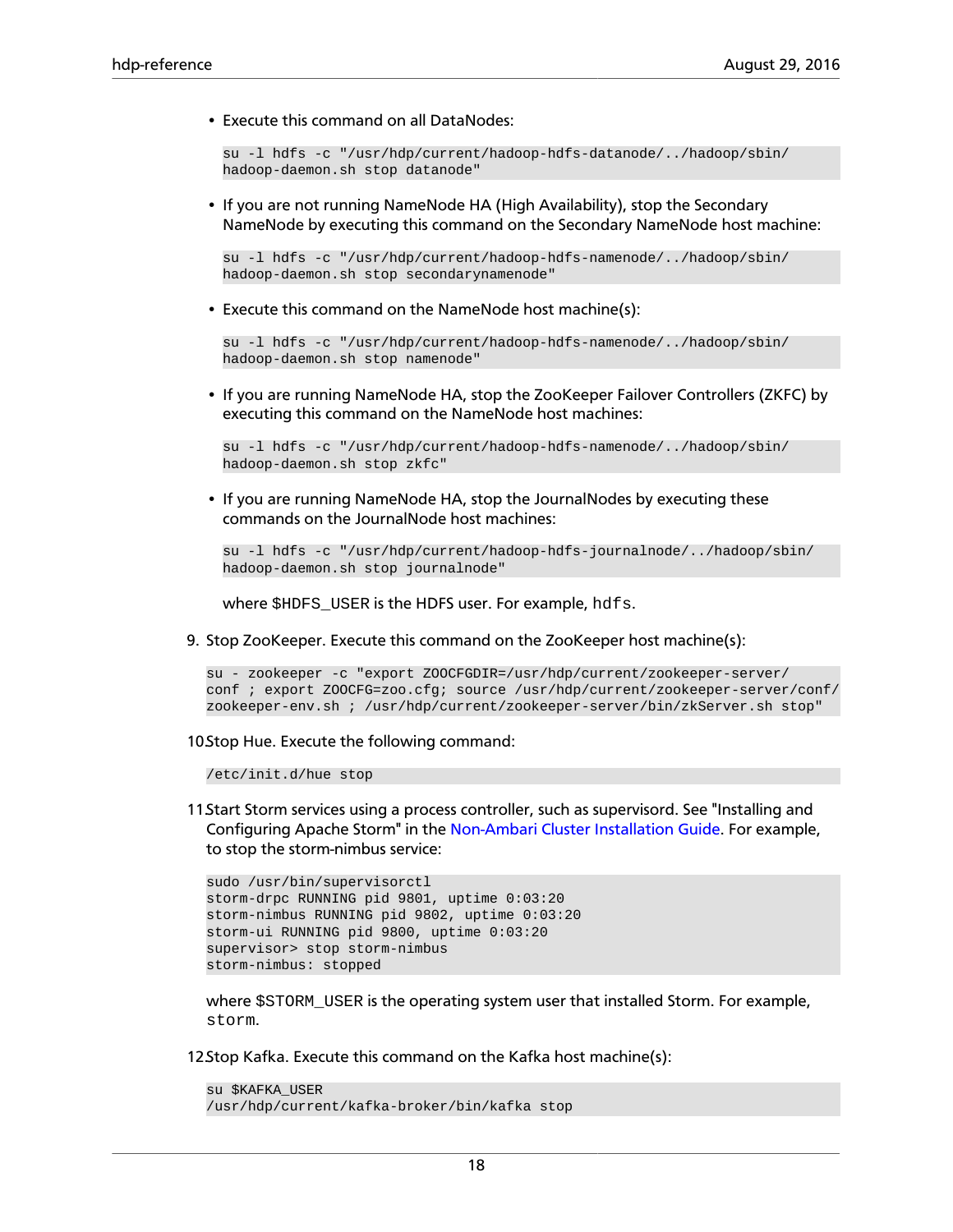where\$KAFKA\_USER is the operating system user that installed Kafka. For example,kafka.

13Stop Atlas. Execute ....

su \$ATLAS\_USER python /usr/hdp/current/atlas-server/bin/atlas\_stop.py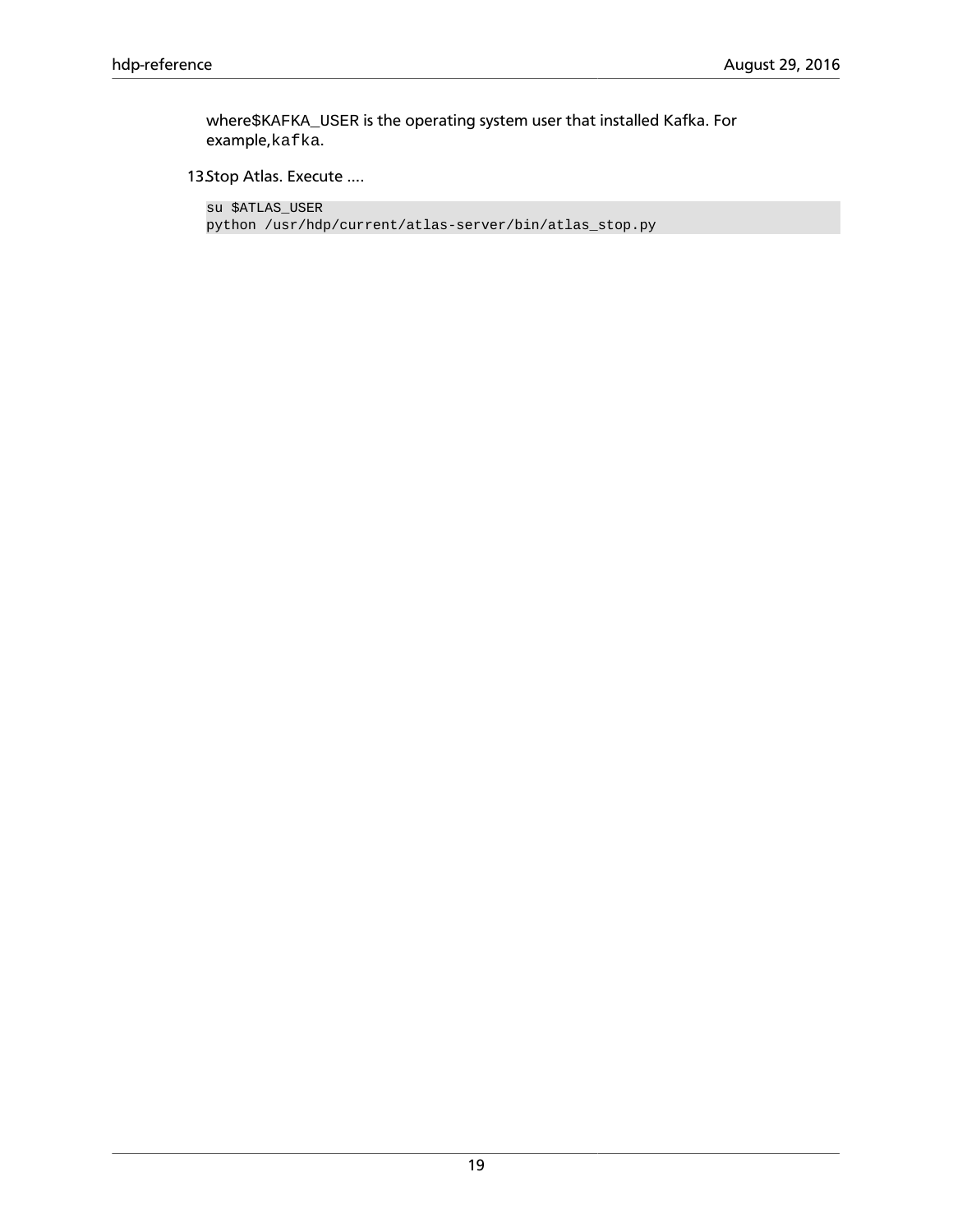# <span id="page-23-0"></span>**3. Deploying HDP In Production Data Centers With Firewalls**

A typical Hortonworks Data Platform (HDP) install requires access to the Internet in order to fetch software packages from a remote repository. Because corporate networks typically have various levels of firewalls, these firewalls may limit or restrict Internet access, making it impossible for your cluster nodes to access the HDP repository during the install process.

The solution for this is to either:

- Create a local mirror repository inside your firewall hosted on a local mirror server inside your firewall; or
- Provide a trusted proxy server inside your firewall that can access the hosted repositories.



#### **Note**

Many of the descriptions in this section assume you are using RHEL/Centos/ Oracle Linux. If you are using SLES, please adjust the commands and directories accordingly.

This document will cover these two options in detail, discuss the trade-offs, provide configuration guidelines, and will also provide recommendations for your deployment strategy.

In general, before installing Hortonworks Data Platform in a production data center, it is best to ensure that both the Data Center Security team and the Data Center Networking team are informed and engaged to assist with these aspects of the deployment.

### <span id="page-23-2"></span><span id="page-23-1"></span>**3.1. Terminology**

The table below lists the various terms used throughout this section.

| Item                           | <b>Description</b>                                                                                                                                                        |
|--------------------------------|---------------------------------------------------------------------------------------------------------------------------------------------------------------------------|
| Yum Package Manager (yum)      | A package management tool that fetches and installs<br>software packages and performs automatic dependency<br>resolution.                                                 |
| <b>Local Mirror Repository</b> | The yum repository hosted on your Local Mirror Server<br>that will serve the HDP software.                                                                                |
| <b>Local Mirror Server</b>     | The server in your network that will host the Local Mirror<br>Repository. This server must be accessible from all hosts in<br>your cluster where you will install HDP.    |
| <b>HDP Repositories</b>        | A set of repositories hosted by Hortonworks that contains<br>the HDP software packages. HDP software packages<br>include the HDP Repository and the HDP-UTILS Repository. |
| <b>HDP Repository Tarball</b>  | A tarball image that contains the complete contents of the<br><b>HDP Repositories.</b>                                                                                    |

#### **Table 3.1. Terminology**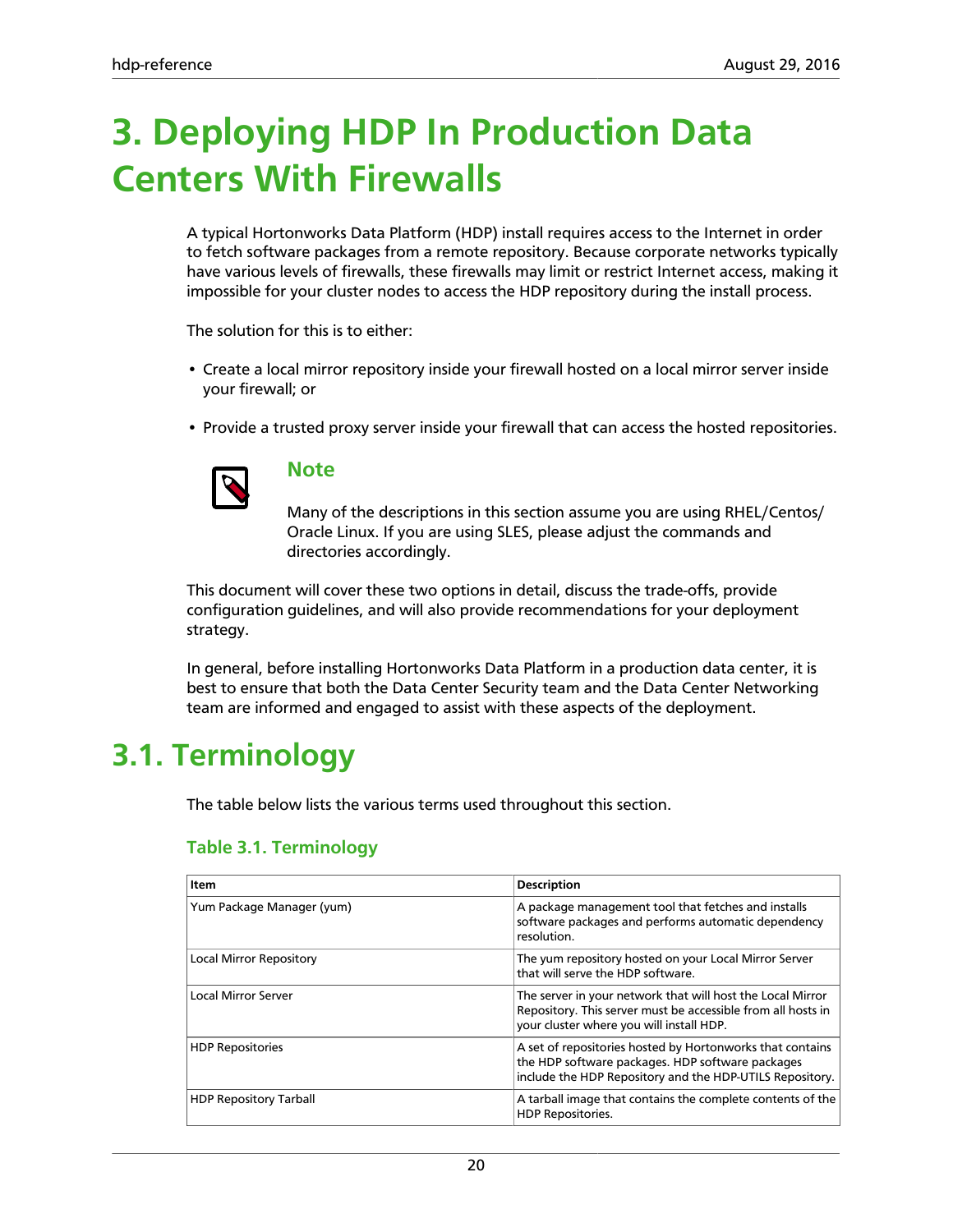### <span id="page-24-0"></span>**3.2. Mirroring or Proxying**

HDP uses yum or zypper to install software, and this software is obtained from the HDP Repositories. If your firewall prevents Internet access, you must mirror or proxy the HDP Repositories in your Data Center.

Mirroring a repository involves copying the entire repository and all its contents onto a local server and enabling an HTTPD service on that server to serve the repository locally. Once the local mirror server setup is complete, the \*.repo configuration files on every cluster node must be updated, so that the given package names are associated with the local mirror server instead of the remote repository server.

There are two options for creating a local mirror server. Each of these options is explained in detail in a later section.

- **Mirror server has no access to Internet at all:** Use a web browser on your workstation to download the HDP Repository Tarball, move the tarball to the selected mirror server using scp or an USB drive, and extract it to create the repository on the local mirror server.
- **Mirror server has temporary access to Internet:** Temporarily configure a server to have Internet access, download a copy of the HDP Repository to this server using the reposync command, then reconfigure the server so that it is back behind the firewall.



#### **Note**

Option I is probably the least effort, and in some respects, is the most secure deployment option.

Option III is best if you want to be able to update your Hadoop installation periodically from the Hortonworks Repositories.

• **Trusted proxy server:** Proxying a repository involves setting up a standard HTTP proxy on a local server to forward repository access requests to the remote repository server and route responses back to the original requestor. Effectively, the proxy server makes the repository server accessible to all clients, by acting as an intermediary.

Once the proxy is configured, change the */etc/yum.conf* file on every cluster node, so that when the client attempts to access the repository during installation, the request goes through the local proxy server instead of going directly to the remote repository server.

### <span id="page-24-1"></span>**3.3. Considerations for choosing a Mirror or Proxy solution**

The following table lists some benefits provided by these alternative deployment strategies:

| Advantages of repository mirroring                                                                                                                                                    | Advantages of creating a proxy                  |
|---------------------------------------------------------------------------------------------------------------------------------------------------------------------------------------|-------------------------------------------------|
| Minimizes network access (after the initial investment of<br>copying the repository to local storage). The install process repository files (including periodic updates for upgrades, | Avoids the need for long term management of the |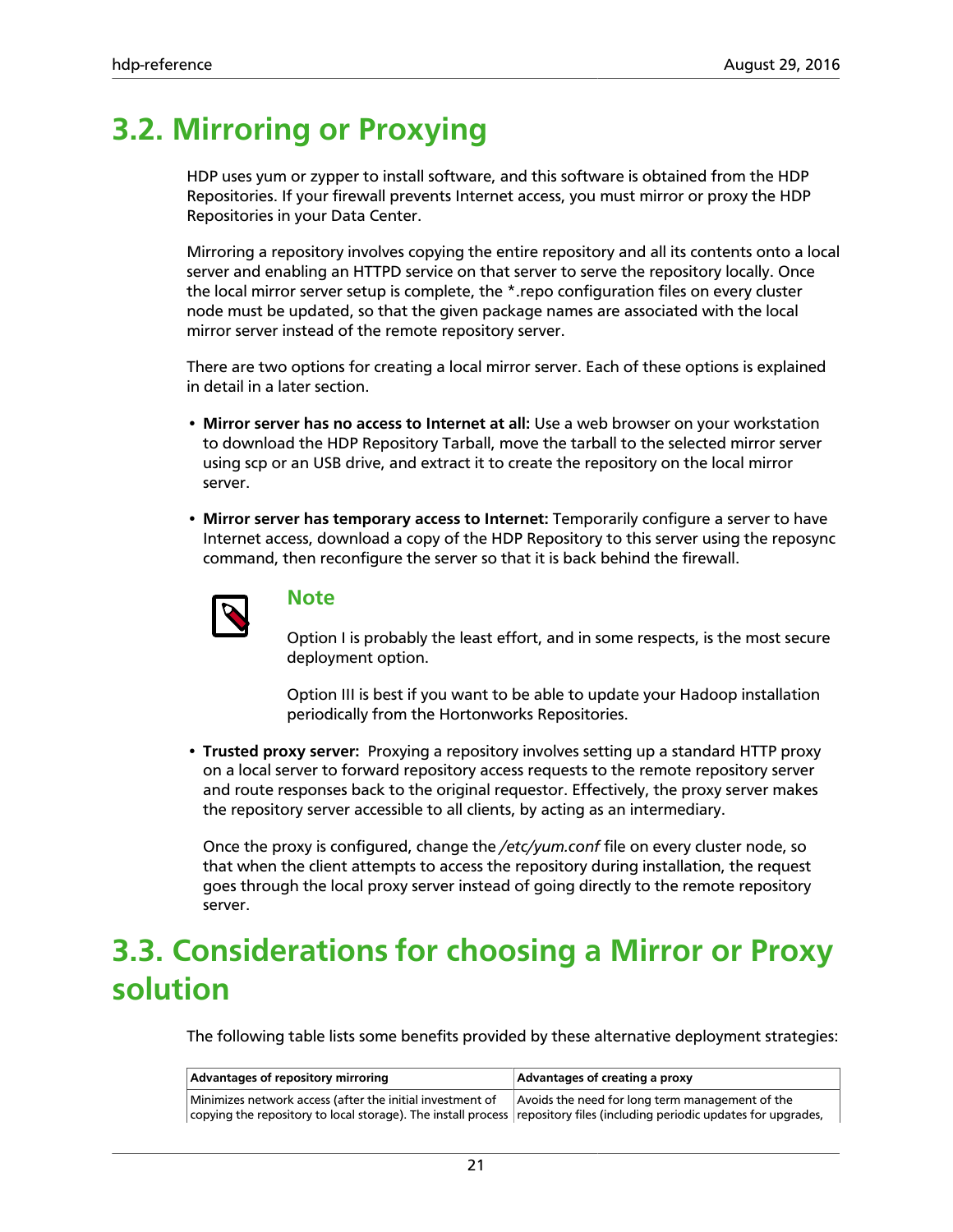| is therefore faster, reliable, and more cost effective<br>new versions, and bug fixes). Almost all data centers<br>(reduced WAN bandwidth minimizes the data center<br>costs). Allows security-conscious data centers to qualify<br>you can simply add the local proxy server to the existing<br>a fixed set of repository files. It also ensures that the         | Advantages of repository mirroring                          | Advantages of creating a proxy                                                                                                                                                     |
|--------------------------------------------------------------------------------------------------------------------------------------------------------------------------------------------------------------------------------------------------------------------------------------------------------------------------------------------------------------------|-------------------------------------------------------------|------------------------------------------------------------------------------------------------------------------------------------------------------------------------------------|
| data centers may already have existing repository mirror<br>mirror server setup. The network access is same as that<br>servers for the purpose of OS upgrades and software<br>required when using a mirror repository, but the source<br>maintenance. You can easily add the HDP Repositories to<br>repository handles file management.<br>these existing servers. | remote server will not change these repository files. Large | already have a setup of well-known proxies. In such cases,<br>proxies configurations. This approach is easier compared<br>to creating local mirror servers in data centers with no |

However, each of the above approaches are also known to have the following disadvantages:

- Mirrors have to be managed for updates, upgrades, new versions, and bug fixes.
- Proxy servers rely on the repository provider to not change the underlying files without notice.
- Caching proxies are necessary, because non-caching proxies do not decrease WAN traffic and do not speed up the install process.

### <span id="page-25-0"></span>**3.4. Recommendations for Deploying HDP**

This section provides information on the various components of the Apache Hadoop ecosystem.

In many data centers, using a mirror for the HDP Repositories can be the best deployment strategy. The HDP Repositories are small and easily mirrored, allowing you secure control over the contents of the Hadoop packages accepted for use in your data center.



#### **Note**

The installer pulls many packages from the base OS repositories (repos). If you do not have a complete base OS available to all your machines at the time of installation, you may run into issues. If you encounter problems with base OS repos being unavailable, please contact your system administrator to arrange for these additional repos to be proxied or mirrored.

### <span id="page-25-1"></span>**3.5. RPMs in the HDP repository**

In the HDP repository, you will find two different source RPM for each component.

For example, for Hadoop, you should find the following two RPMs:

- hadoop-x.x.x.x.el6.src.rpm
- hadoop-source-x.x.x.x.el6.i386.rpm

Two different packages serve the following purpose:

• The src package is used to re-create the binary in a given environment. You can use the src package of a particular component if you want to rebuild RPM for that component.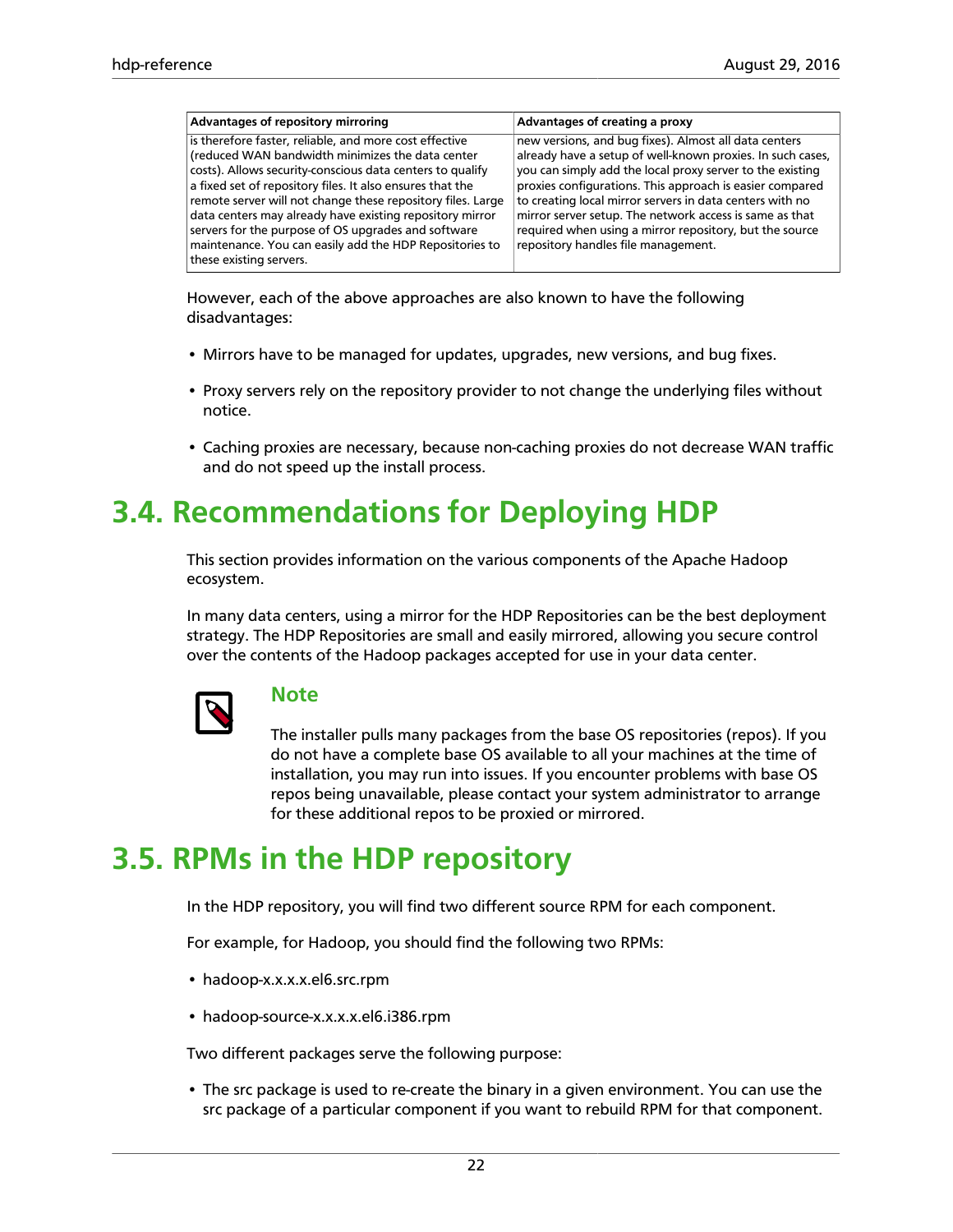• The source package on the other hand, is used for reference or debuging purpose. The source package is particularly useful when you want to examine the source code of a particular component in a deployed cluster.

### <span id="page-26-0"></span>**3.6. Detailed Instructions for Creating Mirrors and Proxies**

### <span id="page-26-1"></span>**3.6.1. Option I - Mirror server has no access to the Internet**

Complete the following instructions to set up a mirror server that has no access to the Internet:

#### 1. **Check Your Prerequisites.**

Select a mirror server host with the following characteristics:

- This server OS is Debian 7, CentOS (6,7), RHEL (6,7), Oracle Linux(6,7), SLES (11,12), or Ubuntu (12,14), and has several GB of storage available.
- This server and the cluster nodes are all running the same OS.



#### **Note**

To support repository mirroring for heterogeneous clusters requires a more complex procedure than the one documented here.

• The firewall lets all cluster nodes (the servers on which you want to install HDP) access this serve

#### 2. **Install the Repos.**

<span id="page-26-2"></span>a. Use a workstation with access to the Internet and download the tarball image of the appropriate Hortonworks yum repository.

#### **Table 3.2. Hortonworks Yum Repositories**

| <b>Cluster OS</b>          | <b>HDP Repository Tarballs</b>                                                                                                                                             |
|----------------------------|----------------------------------------------------------------------------------------------------------------------------------------------------------------------------|
| Debian 7                   | wget http://public-<br>repo-1.hortonworks.com/HDP/debian7/2.x/<br>updates/2.5.0.0/HDP-2.5.0.0-debian7-<br>deb.tar.qz                                                       |
|                            | wget http://public-repo-1.hortonworks/<br>HDP-UTILS-1.1.0.21/repos/debian7/HDP-<br>UTILS-1.1.0.21-debian7.tar.qz                                                           |
| RHEL/CentOS/Oracle LINUX 6 | wget http://public-<br>repo-1.hortonworks.com/HDP/centos6/2.x/<br>updates/2.5.0.0/HDP-2.5.0.0-centos6-<br>rpm.tar.qz<br>wget http://public-<br>repo-1.hortonworks.com/HDP- |
|                            | UTILS-1.1.0.21/repos/centos6/HDP-<br>$UTILS-1.1.0.21-centos6.tar.qz$                                                                                                       |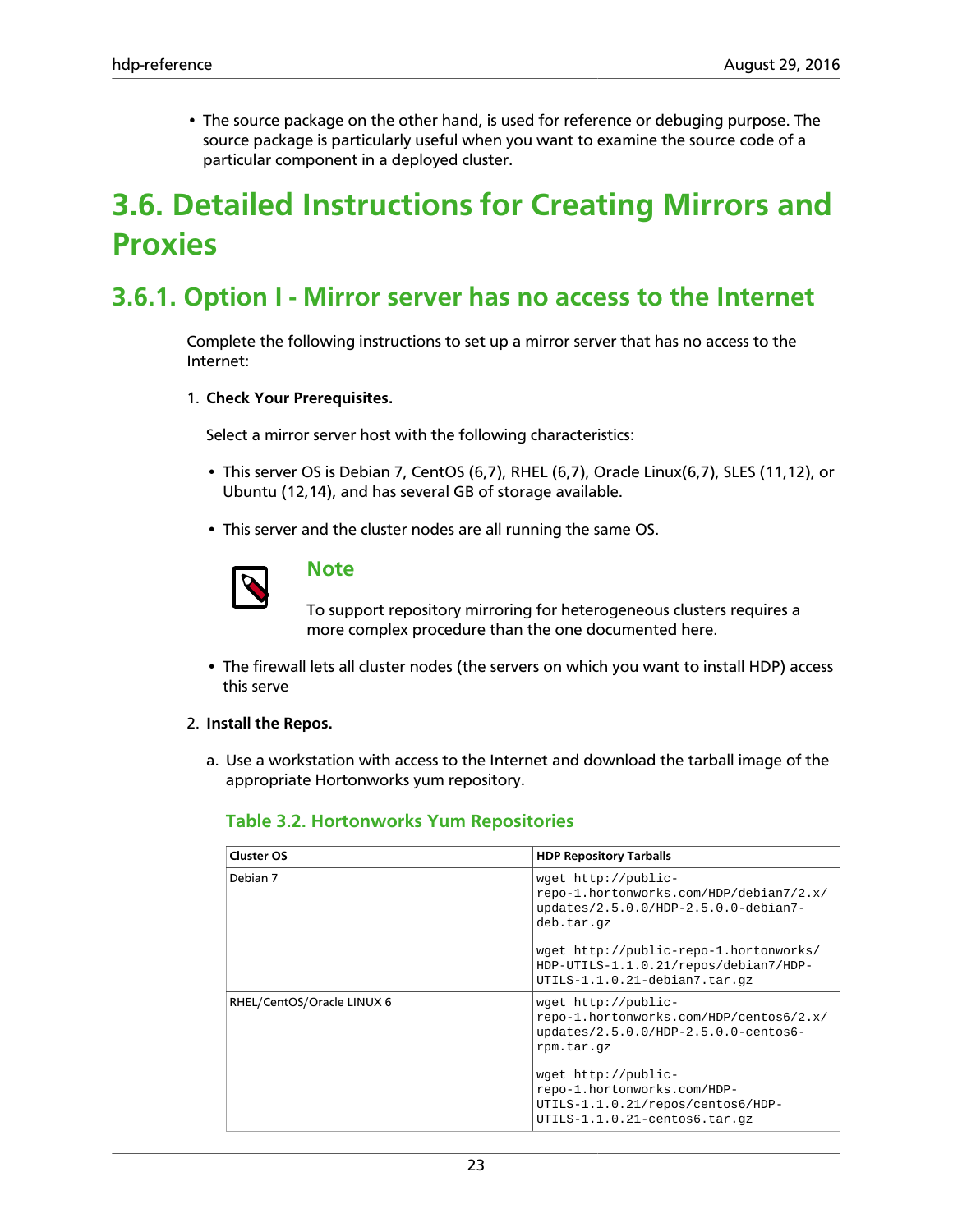| <b>Cluster OS</b>          | <b>HDP Repository Tarballs</b>                                                                                                                                                                                  |
|----------------------------|-----------------------------------------------------------------------------------------------------------------------------------------------------------------------------------------------------------------|
| RHEL/CentOS/Oracle LINUX 7 | wget http://public-<br>repo-1.hortonworks.com/HDP/centos7/2.x/<br>updates/2.5.0.0/HDP-2.5.0.0-centos7-<br>rpm.tar.gz<br>wget http://public-<br>repo-1.hortonworks.com/HDP-<br>UTILS-1.1.0.21/repos/centos7/HDP- |
| SLES 11 SP3/SP4            | UTILS-1.1.0.21-centos7.tar.gz<br>wget http://public-<br>repo-1.hortonworks.com/HDP/<br>susel1sp3/2.x/updates/2.5.0.0/<br>$HDP-2.5.0.0-susel1sp3-rpm.tar.gz$                                                     |
|                            | wget http://public-<br>repo-1.hortonworks.com/HDP-<br>UTILS-1.1.0.21/repos/suse11sp3/HDP-<br>UTILS-1.1.0.21-susellsp3.tar.gz                                                                                    |
| <b>SLES 12</b>             | wget http://public-<br>repo-1.hortonworks.com/HDP/sles12/2.x/<br>updates/2.5.0.0/HDP-2.5.0.0-sles12-tars-<br>tarball.tar.gz                                                                                     |
|                            | wget http://public-<br>repo-1.hortonworks.com/HDP-<br>UTILS-1.1.0.21/repos/sles12/HDP-<br>$UTILS-1.1.0.21-sles12.tar.gz$                                                                                        |
| Ubuntu 12                  | wget http://public-<br>repo-1.hortonworks.com/HDP/ubuntu12/2.x/<br>updates/2.5.0.0/HDP-2.5.0.0-ubuntu12-<br>deb.tar.gz                                                                                          |
|                            | wget http://public-<br>repo-1.hortonworks.com/HDP-<br>UTILS-1.1.0.21/repos/ubuntu12/HDP-<br>$UTILS-1.1.0.21$ -ubuntu12.tar.gz                                                                                   |
| Ubuntu 14                  | wget http://public-<br>repo-1.hortonworks.com/HDP/ubuntu14/2.x/<br>updates/2.5.0.0/HDP-2.5.0.0-ubuntu14-<br>deb.tar.gz                                                                                          |
|                            | wget http://public-<br>repo-1.hortonworks.com/HDP-<br>UTILS-1.1.0.21/repos/ubuntu14/HDP-<br>UTILS-1.1.0.21-ubuntu14.tar.gz                                                                                      |

- b. Create an HTTP server.
	- On the mirror server, install an HTTP server (such as Apache httpd) using the instructions provided [here](http://httpd.apache.org/download.cgi).
	- Activate this web server.
	- Ensure that the firewall settings (if any) allow inbound HTTP access from your cluster nodes to your mirror server.



#### **Note**

If you are using EC2, make sure that SELinux is disabled.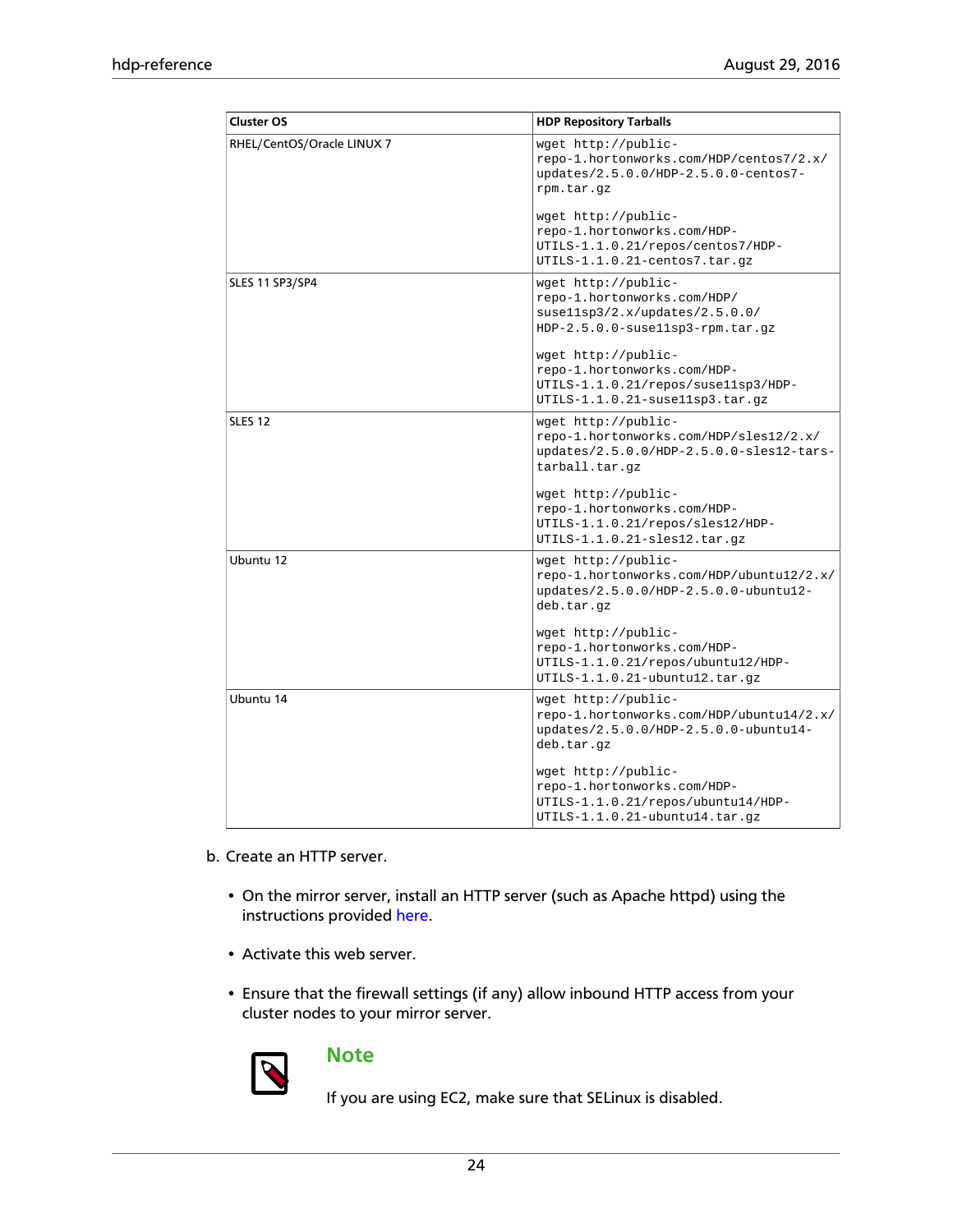If you are using EC2, make sure that SELinux is disabled.

- c. On your mirror server, create a directory for your web server.
	- For example, from a shell window, type:
		- **ForRHEL/CentOS/Oracle:**

mkdir –p /var/www/html/hdp/

• **For SLES:**

```
mkdir –p /srv/www/htdocs/rpms
```
• **For Ubuntu:**

```
mkdir –p /var/www/html/hdp/
```
- If you are using a symlink, enable thefollowsymlinks on your web server.
- d. Copy the HDP Repository Tarball to the directory created in step 3, and untar it.
- e. Verify the configuration.
	- The configuration is successful, if you can access the above directory through your web browser.

To test this out, browse to the following location: *http://\$yourwebserver/hdp/\$os/ HDP-2.5.0.0/*.

You should see directory listing for all the HDP components along with the RPMs at: *\$os/HDP-2.5.0.0*.



#### **Note**

If you are installing a 2.x.0 release, use: *http://\$yourwebserver /hdp/ \$os /2.x/GA*

If you are installing a 2.x.x release, use: *http://\$yourwebserver /hdp/ \$os /2.x/updates*

#### where

<span id="page-28-0"></span>• \$os can be debian7, centos6, centos7, suse11sp3, sles12, ubuntu12, or ubuntu14. Use the following options table for  $\cos$  parameter:

#### **Table 3.3. HDP Component Options**

| <b>Operating System</b> | Value     |
|-------------------------|-----------|
| Debian 7                | debian7   |
| RHEL 6                  | centos6   |
| RHEL <sub>7</sub>       | centos7   |
| SLES 11 SP3/SP4         | suse11sp3 |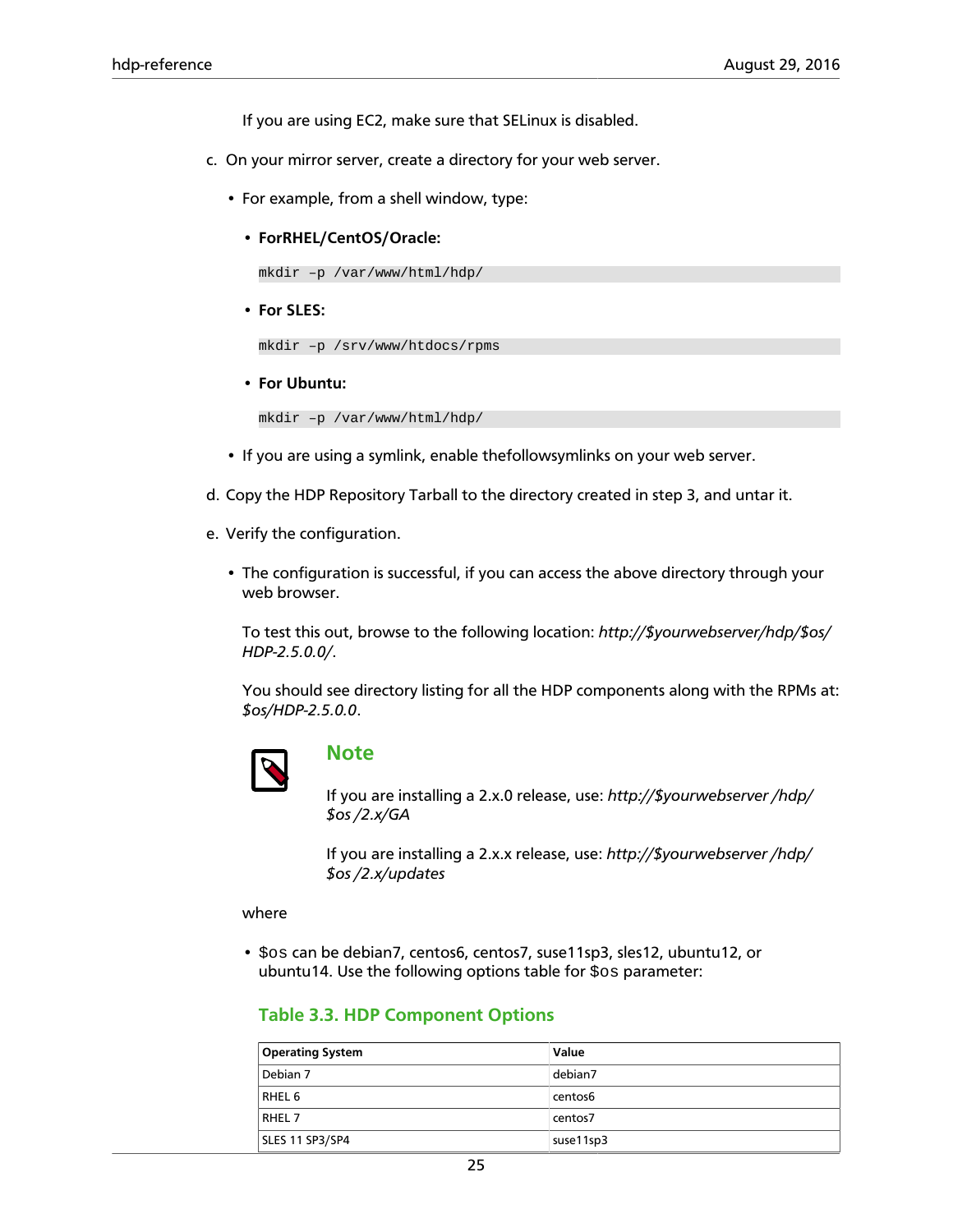| <b>Operating System</b> | Value    |
|-------------------------|----------|
| SLES 12                 | sles12   |
| Ubuntu 12               | ubuntu12 |
| Ubuntu 14               | ubuntu14 |

- f. Configure the yum clients on all the nodes in your cluster.
	- Fetch the yum configuration file from your mirror server.

```
http://$yourwebserver /hdp/$os/2.x/updates/2.5.0.0/hdp.repo
```
- Store the hdp.repo file to a temporary location.
- Edit the hdp.repo file changing the value of the base url property to point to your local repositories based on your cluster OS.

where

- \$yourwebserver is the FQDN of your local mirror server.
- <span id="page-29-0"></span>• \$os can be debian7, centos6, centos7, suse11sp3, sles12, ubuntu12, or ubuntu14. Use the following options table for  $\cos$  parameter:

#### **Table 3.4. Yum Client Options**

| <b>Operating System</b> | Value     |
|-------------------------|-----------|
| Debian 7                | debian7   |
| RHEL <sub>6</sub>       | centos6   |
| RHEL 7                  | centos7   |
| SLES 11 SP3/SP4         | suse11sp3 |
| SLES <sub>12</sub>      | sles12    |
| Ubuntu 12               | ubuntu12  |
| Ubuntu 14               | ubuntu14  |

- Use scp or pdsh to copy the client yum configuration file to */etc/yum.repos.d/* directory on every node in the cluster.
- [Conditional]: If you have multiple repositories configured in your environment, deploy the following plugin on all the nodes in your cluster.
	- Install the plugin.
		- **For RHEL and CentOs v5.x**

yum install yum-priorities

• **For RHEL and CentOs v6.x**

yum install yum-plugin-priorities

• Edit the */etc/yum/pluginconf.d/priorities.conf* file to add the following:

```
[main]
enabled=1
```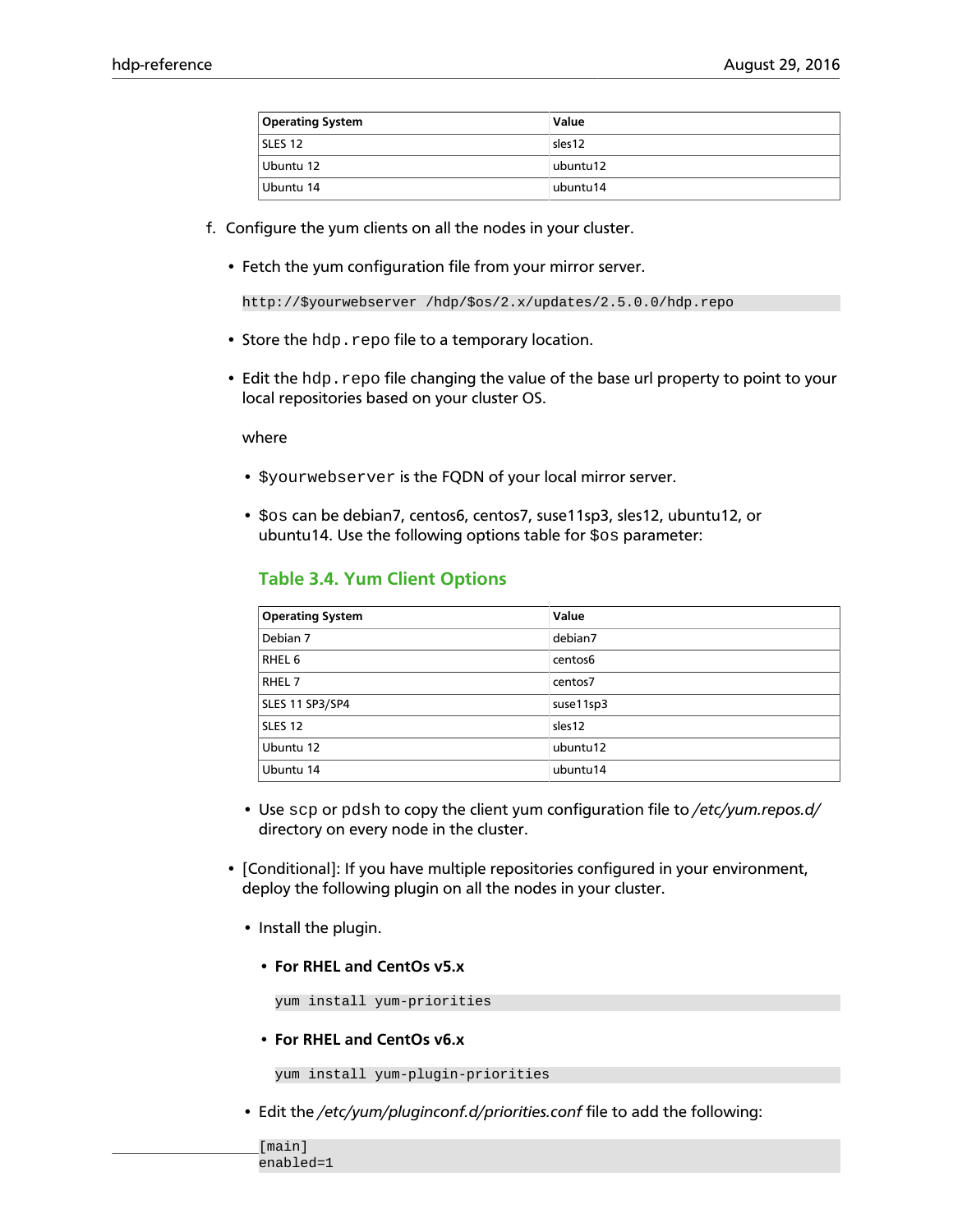gpgcheck=0

### <span id="page-30-0"></span>**3.6.2. Option II - Mirror server has temporary or continuous access to the Internet**

Complete the following instructions to set up a mirror server that has temporary access to the Internet:

#### 1. **Check Your Prerequisites.**

Select a local mirror server host with the following characteristics:

- This server OS is Debian 7, CentOS (6,7), RHEL (6,7), Oracle Linux(6,7), SLES (11,12), or Ubuntu (12,14), and has several GB of storage available.
- The local mirror server and the cluster nodes must have the same OS. If they are not running CentOS or RHEL, the mirror server must not be a member of the Hadoop cluster.



#### **Note**

To support repository mirroring for heterogeneous clusters requires a more complex procedure than the one documented here.

To support repository mirroring for heterogeneous clusters requires a more complex procedure than the one documented here.

- The firewall allows all cluster nodes (the servers on which you want to install HDP) to access this server.
- Ensure that the mirror server hasyum installed.
- Add the yum-utils and createrepo packages on the mirror server.

yum install yum-utils createrepo

#### 2. **Install the Repos.**

- Temporarily reconfigure your firewall to allow Internet access from your mirror server host.
- Execute the following command to download the appropriate Hortonworks yum client configuration file and save it in /*etc/yum.repos.d/* directory on the mirror server host.

| Cluster OS                 | <b>HDP Repository Tarballs</b>                                                                                                       |
|----------------------------|--------------------------------------------------------------------------------------------------------------------------------------|
| Debian 7                   | wget http://public-<br>repo-1.hortonworks.com/HDP/debian7/2.x/<br>$updates/2.5.0.0/hdp.list -0 /etc/apt/$<br>sources.list.d/hdp.list |
| RHEL/CentOS/Oracle LINUX 6 | wget http://public-<br>repo-1.hortonworks.com/HDP/centos6/2.x/                                                                       |

#### <span id="page-30-1"></span>**Table 3.5. Yum Client Configuration Commands**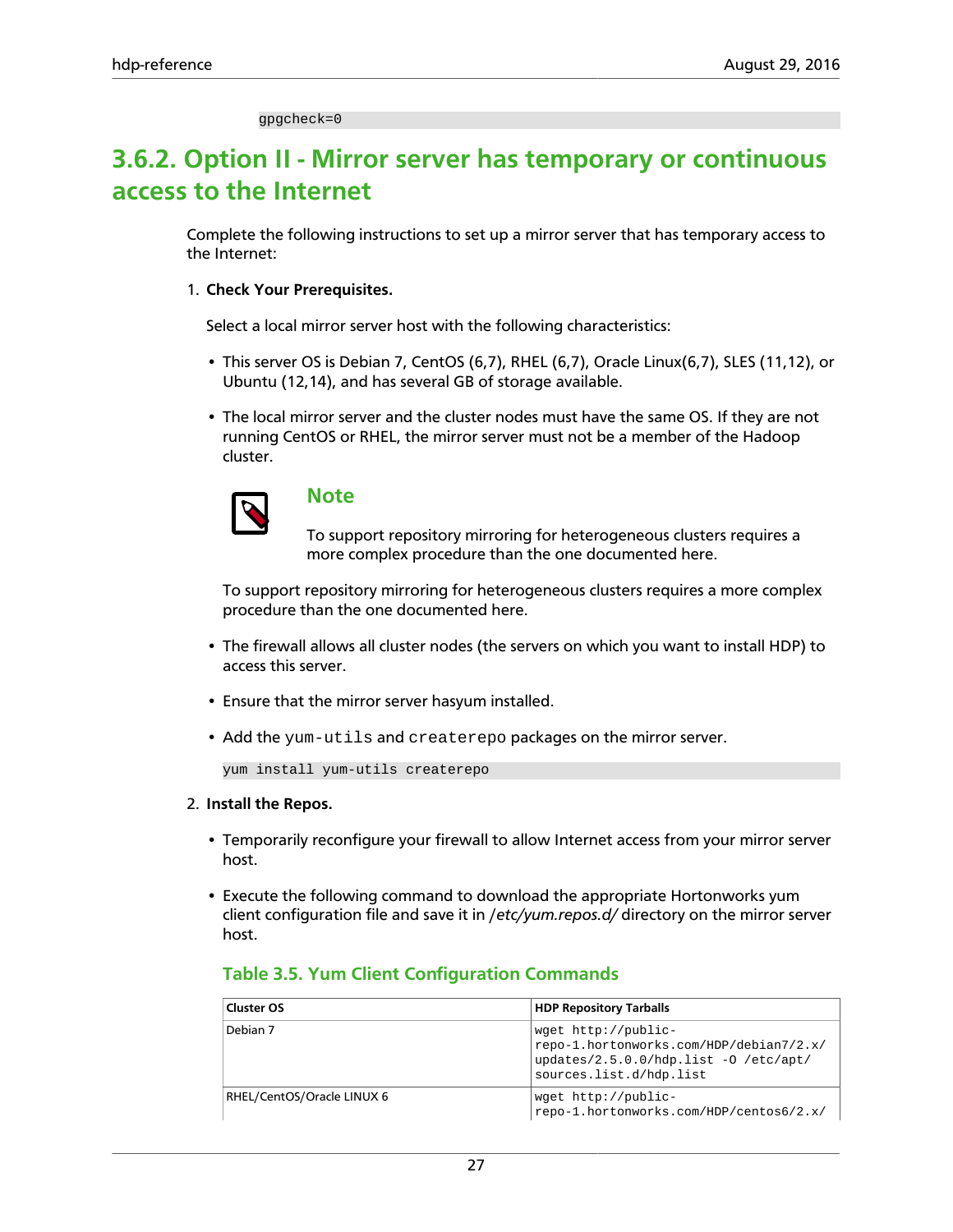| <b>Cluster OS</b>          | <b>HDP Repository Tarballs</b>                                                                                                      |
|----------------------------|-------------------------------------------------------------------------------------------------------------------------------------|
|                            | updates/2.5.0.0/hdp.repo -0 /etc/<br>yum.repos.d/hdp.repo                                                                           |
| RHEL/CentOS/Oracle LINUX 7 | wget http://public-<br>repo-1.hortonworks.com/HDP/centos7/2.x/<br>updates/2.5.0.0/hdp.repo -0 /etc/zypp/<br>repos.d/hdp.repo        |
| SLES 11 SP3/SP4            | wget http://public-<br>repo-1.hortonworks.com/HDP/<br>suse11sp3/2.x/updates/2.5.0.0/hdp.repo<br>0 /etc/zypp/repos.d/hdp.repo        |
| <b>SLES 12</b>             | wget http://public-<br>repo-1.hortonworks.com/HDP/sles12/2.x/<br>updates/2.5.0.0/hdp.repo -0 /etc/zypp/<br>repos.d/hdp.repo         |
| Ubuntu 12                  | wget http://public-<br>repo-1.hortonworks.com/HDP/ubuntu12/2.x/<br>updates/2.5.0.0/hdp.list -0 /etc/apt/<br>sources.list.d/hdp.list |
| Ubuntu 14                  | wget http://public-<br>repo-1.hortonworks.com/HDP/ubuntu14/2.x/<br>updates/2.5.0.0/hdp.list -0 /etc/apt/<br>sources.list.d/hdp.list |

- Create an HTTP server.
	- On the mirror server, install an HTTP server (such as Apache httpd using the instructions provided
	- Activate this web server.
	- Ensure that the firewall settings (if any) allow inbound HTTP access from your cluster nodes to your mirror server.



#### **Note**

If you are using EC2, make sure that SELinux is disabled.

• Optional - If your mirror server uses SLES, modify the default-server.conf file to enable the docs root folder listing.

```
sed -e s/Options None/Options Indexes MultiViews/ig /etc/apache2/
default-server.conf /tmp/tempfile.tmp
mv /tmp/tempfile.tmp /etc/apache2/default-server.conf
```
- On your mirror server, create a directory for your web server.
	- For example, from a shell window, type:
		- **For RHEL/CentOS/Oracle:**

mkdir –p /var/www/html/hdp/

• **For SLES:**

```
mkdir –p /srv/www/htdocs/rpms
```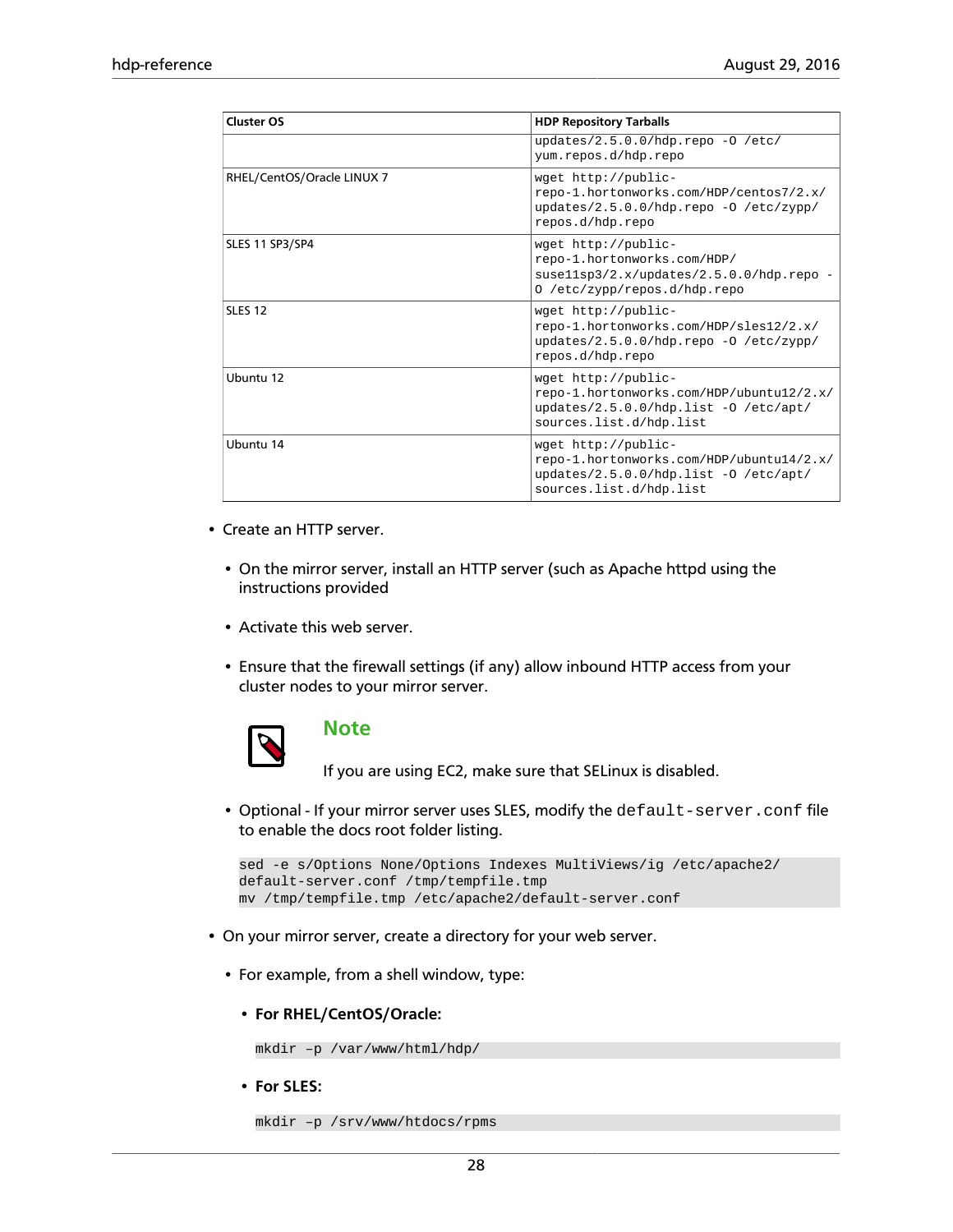#### • **For Ubuntu and Debian:**

```
mkdir –p /var/www/html/hdp/
```
- If you are using a symlink, enable the followsymlinks on your web server.
- Copy the contents of entire HDP repository for your desired OS from the remote yum server to your local mirror server.
	- Continuing the previous example, from a shell window, type:
		- **For RHEL/CentOS/Oracle/Ubuntu:**

cd/var/www/html/hdp

• **For SLES:**

cd /srv/www/htdocs/rpms

Then for all hosts, type:

• **HDP Repository**

```
reposync -r HDP reposync -r HDP-2.5.0.0 reposync -r HDP-UTILS-1.1.0.
21
```
You should see both an HDP-2.5.0.0 directory and an HDP-UTILS-1.1.0.21 directory, each with several subdirectories.

• Generate appropriate metadata.

This step defines each directory as a yum repository. From a shell window, type:

- For RHEL/CentOS/Oracle:
	- **HDP Repository:**

createrepo /var/www/html/hdp/HDP-2.5.0.0 createrepo /var/www/html/ hdp/HDP-UTILS-1.1.0.21

- For SLES:
	- **HDP Repository:**

createrepo /srv/www/htdocs/rpms/hdp/HDP

You should see a new folder called repodata inside both HDP directories.

- Verify the configuration.
	- The configuration is successful, if you can access the above directory through your web browser.

To test this out, browse to the following location: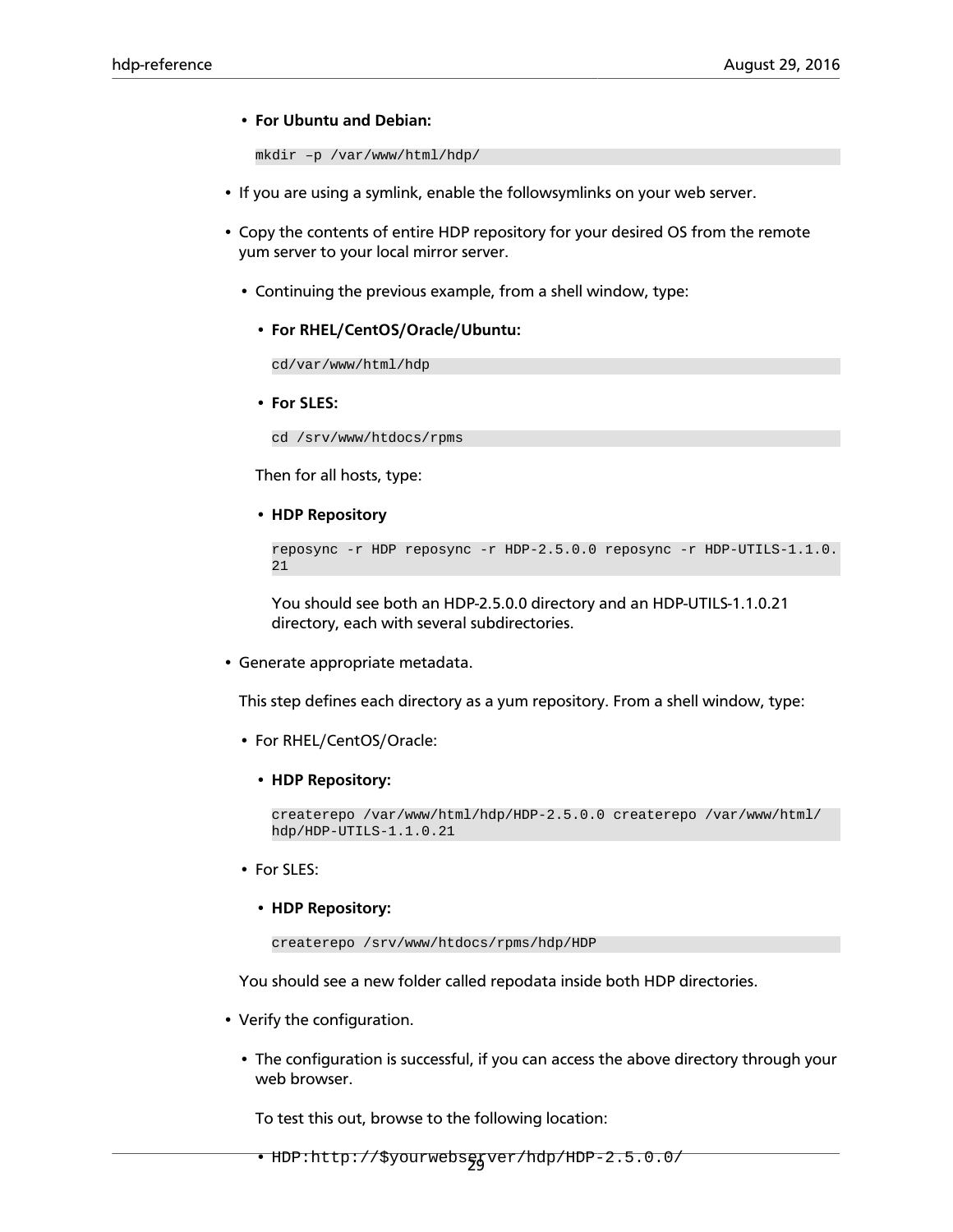- You should now see directory listing for all the HDP components.
- At this point, you can disable external Internet access for the mirror server, so that the mirror server is again entirely within your data center firewall.
- Depending on your cluster OS, configure the yum clients on all the nodes in your cluster
	- Edit the repo files, changing the value of the baseurl property to the local mirror URL.
		- Edit the */etc/yum.repos.d/hdp.repo* file, changing the value of the baseurl property to point to your local repositories based on your cluster OS.

```
[HDP-2.x]name=Hortonworks Data Platform Version - HDP-2.x baseurl=http://
  $yourwebserver /HDP/ $os /2.x/GA 
gpgcheck=1
gpgkey=http://public-repo-1.hortonworks.com/HDP/$os/RPM-GPG-KEY/RPM-
GPG-KEY-Jenkins
enabled=1
priority=1
[HDP-UTILS-1.1.0.21]
name=Hortonworks Data Platform Utils Version - HDP-UTILS-1.1.0.21
 baseurl=http:// $yourwebserver /HDP-UTILS-1.1.0.21/repos/ $os 
gpgcheck=1
gpgkey=http://public-repo-1.hortonworks.com/HDP/$os/RPM-GPG-KEY/RPM-
GPG-KEY-Jenkins
enabled=1
priority=1
[HDP-2.1.5.0]
name=Hortonworks Data Platform HDP-2.5.0.0 baseurl=http://
  $yourwebserver /HDP/ $os /2.x/updates/2.5.0.0 
gpgcheck=1
gpgkey=http://public-repo-1.hortonworks.com/HDP/$os/RPM-GPG-KEY/RPM-
GPG-KEY-Jenkins
enabled=1
priority=1
```
#### where

- \$yourwebserver is the FQDN of your local mirror server.
- <span id="page-33-0"></span>• \$os can be debian7, centos6, centos7, suse11sp3, sles12, ubuntu12, or ubuntu14. Use the following options table for \$os parameter:

#### **Table 3.6. \$OS Parameter Values**

| <b>Operating System</b> | Value     |
|-------------------------|-----------|
| Debian 7                | debian7   |
| RHEL 6                  | centos6   |
| RHEL <sub>7</sub>       | centos7   |
| SLES 11 SP3/SP4         | suse11sp3 |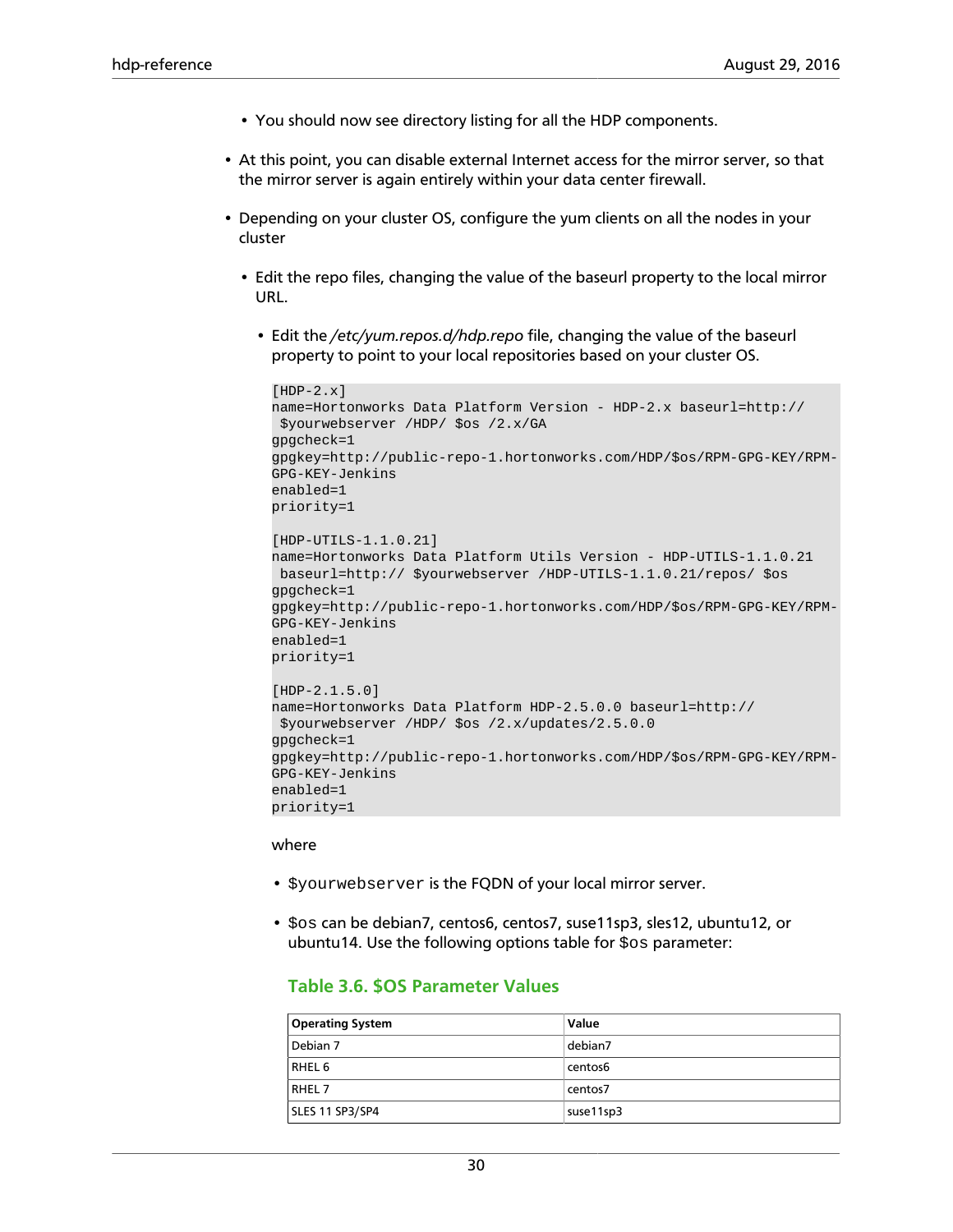| <b>Operating System</b> | Value     |
|-------------------------|-----------|
| SLES 12                 | sles12    |
| Ubuntu 12               | ubuntu 12 |
| Ubuntu 14               | ubuntu14  |

- Copy the yum/zypper client configuration file to all nodes in your cluster.
	- RHEL/CentOS/Oracle Linux:

Use scp or pdsh to copy the client yum configuration file to */etc/yum.repos.d/* directory on every node in the cluster.

• For SLES:

On every node, invoke the following command:

• **HDP Repository:**

```
zypper addrepo -r http://$yourwebserver/hdp/HDP/suse11/2.x/
updates/2.5.0.0/hdp.repo
```
• For Ubuntu:

On every node, invoke the following command:

• **HDP Repository:**

```
sudo add-apt-repository deb http://$yourwebserver/hdp/HDP/
ubuntu12/2.x/hdp.list
```
• Optional - **Ambari Repository:**

```
sudo add-apt-repository deb http://$yourwebserver/hdp/ambari/
ubuntu12/1.x/updates/1.7.0/ambari.list
```
• If using Ambari, verify the configuration by deploying Ambari server on one of the cluster nodes.

yum install ambari-server

- If your cluster runs CentOS, Oracle, or RHEL and if you have multiple repositories configured in your environment, deploy the following plugin on all the nodes in your cluster.
	- Install the plugin.
		- **For RHEL and CentOS**

```
yum install yum-plugin-priorities
```
• Edit the */etc/yum/pluginconf.d/priorities.conf* file to add the following:

```
[main]
enabled=1
gpgcheck=0
```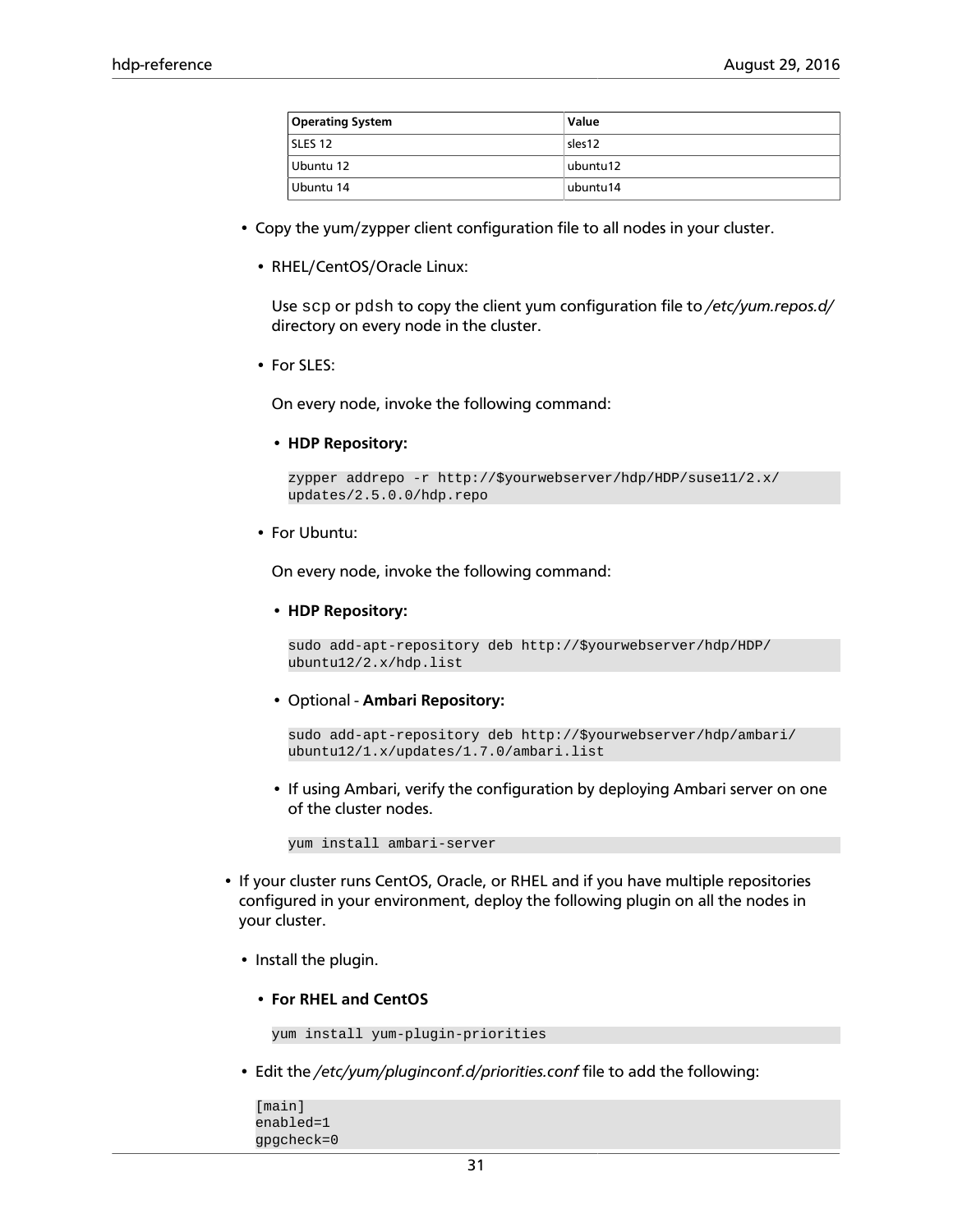### <span id="page-35-0"></span>**3.7. Set up a trusted proxy server**

Complete the following instructions to set up a trusted proxy server:

#### 1. **Check Your Prerequisites.**

Select a mirror server host with the following characteristics:

- This server runs on either CentOS/RHEL/Oracle Linux (5.x or 6.x), SLES 11, or Ubuntu 12, and has several GB of storage available.
- The firewall allows all cluster nodes (the servers on which you want to install HDP) to access this server, and allows this server to access the Internet (at least those Internet servers for the repositories to be proxied)Install the Repos

#### 2. **Create a caching HTTP Proxy server on the selected host.**

- It is beyond the scope of this document to show how to set up an HTTP PROXY server, given the many variations that may be required, depending on your data center's network security policy. If you choose to use the Apache HTTPD server, it starts by installing *httpd*, using the instructions provided [here](http://httpd.apache.org/download.cgi) , and then adding the *mod\_proxy* and *mod\_cache* modules, as stated [here.](http://httpd.apache.org/docs/2.2/mod/mod_proxy.html) Please engage your network security specialists to correctly set up the proxy server.
- Activate this proxy server and configure its cache storage location.
- Ensure that the firewall settings (if any) allow inbound HTTP access from your cluster nodes to your mirror server, and outbound access to the desired repo sites, including: public-repo-1.hortonworks.com.

If you are using EC2, make sure that SELinux is disabled.

• Depending on your cluster OS, configure the yum clients on all the nodes in your cluster.

The following description is taken from the CentOS documentation. On each cluster node, add the following lines to the /etc/yum.conf file. (As an example, the settings below will enable yum to use the proxy server mycache.mydomain.com, connecting to port 3128, with the following credentials: yum-user/query.

```
• # proxy server:port number
 proxy=http://mycache.mydomain.com:3128
```

```
# account details for secure yum proxy connections
proxy_username=yum-user
proxy_password=qwerty
```
- Once all nodes have their */etc/yum.conf* file updated with appropriate configuration info, you can proceed with the HDP installation just as though the nodes had direct access to the Internet repositories.
- If this proxy configuration does not seem to work, try adding a */* at the end of the proxy URL. For example: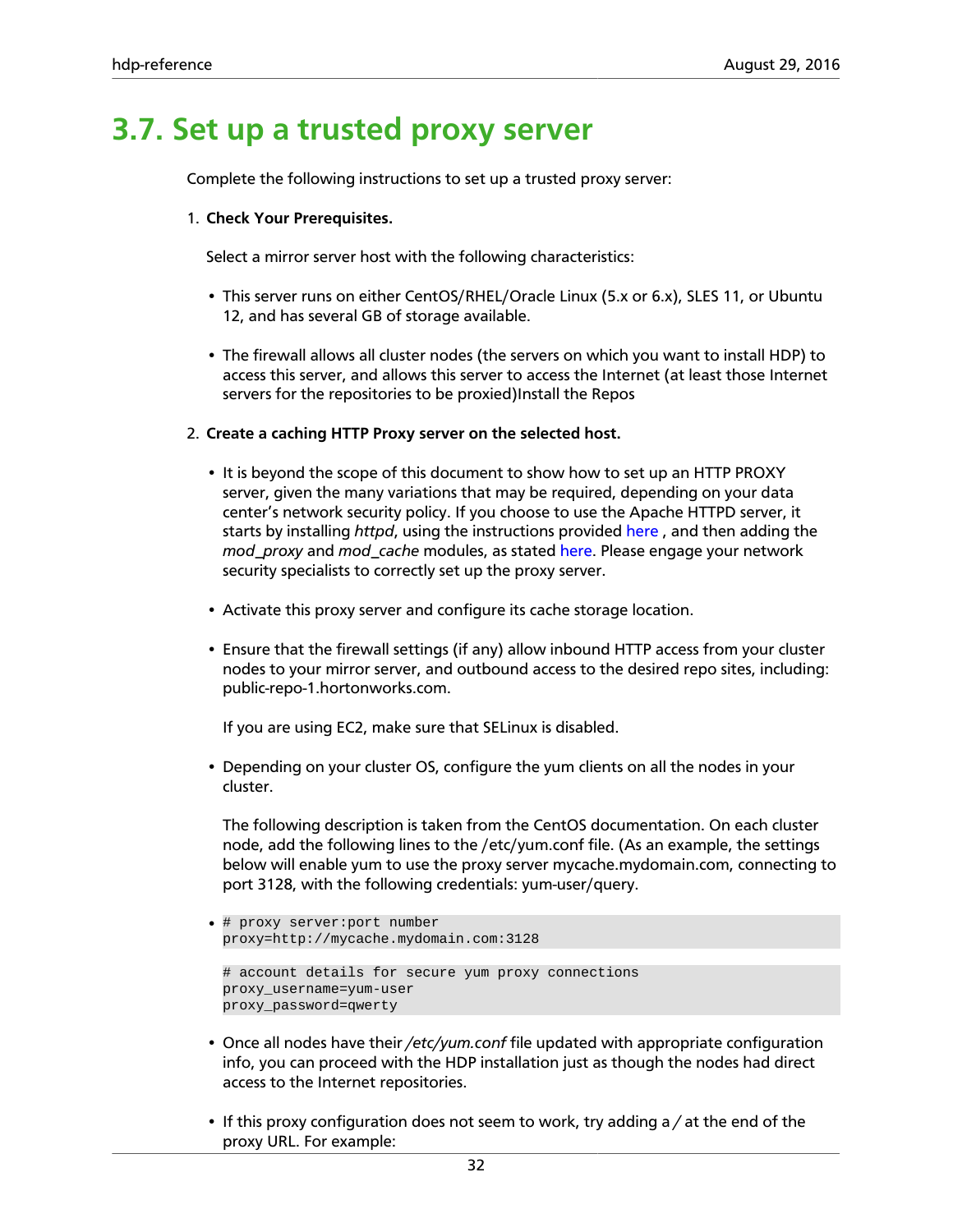proxy=http://mycache.mydomain.com:3128/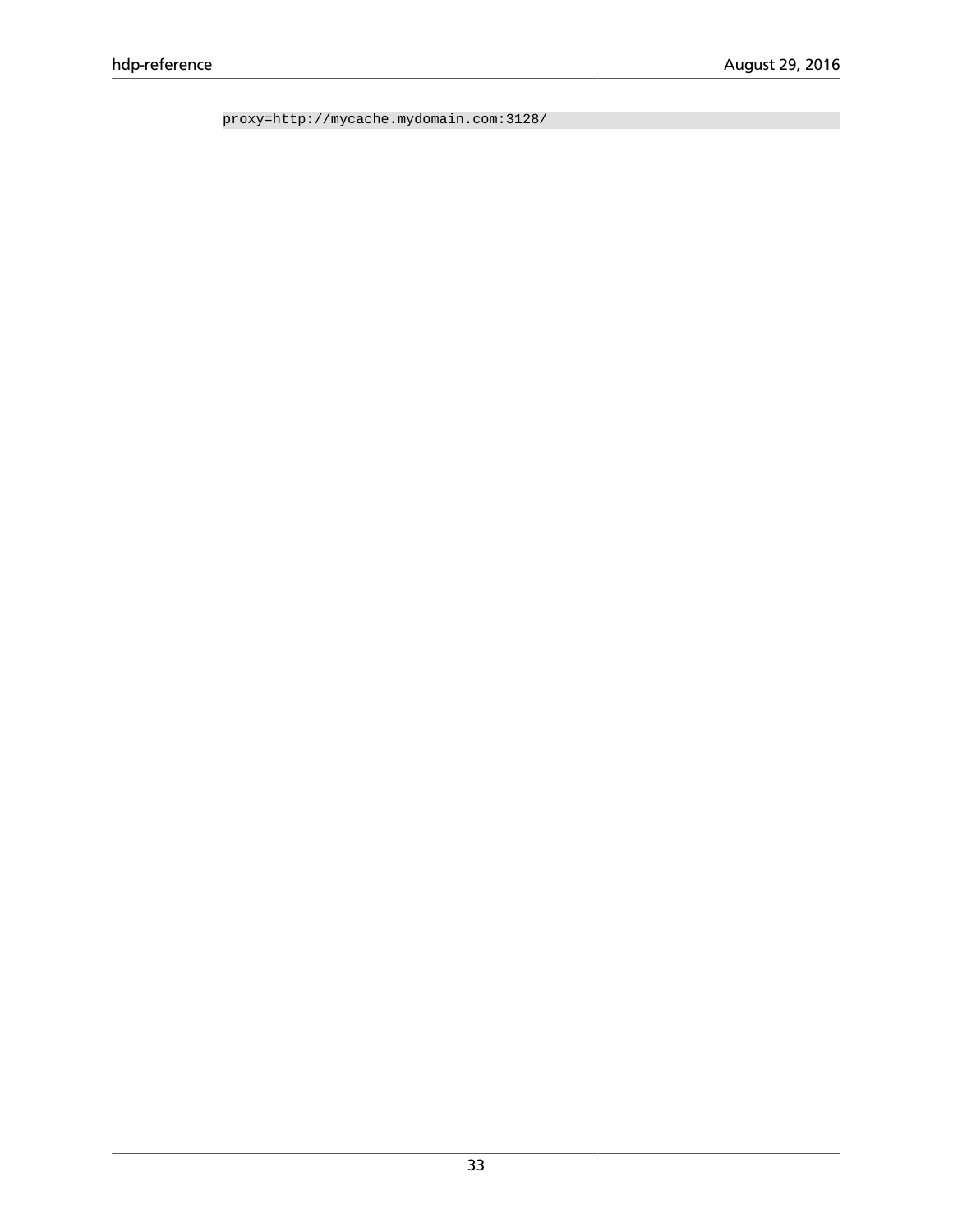# <span id="page-37-0"></span>**4. Hadoop Service Accounts**

To configure Hadoop service accounts, see the "Create System Users and Groups" section of the "Getting Ready to Install" chapter of the [HDP Installation Guide for Non-Ambari](https://docs.hortonworks.com/HDPDocuments/HDP2/HDP-2.5.0/bk_command-line-installation/content/ch_getting_ready_chapter.html) [Managed Clusters](https://docs.hortonworks.com/HDPDocuments/HDP2/HDP-2.5.0/bk_command-line-installation/content/ch_getting_ready_chapter.html).